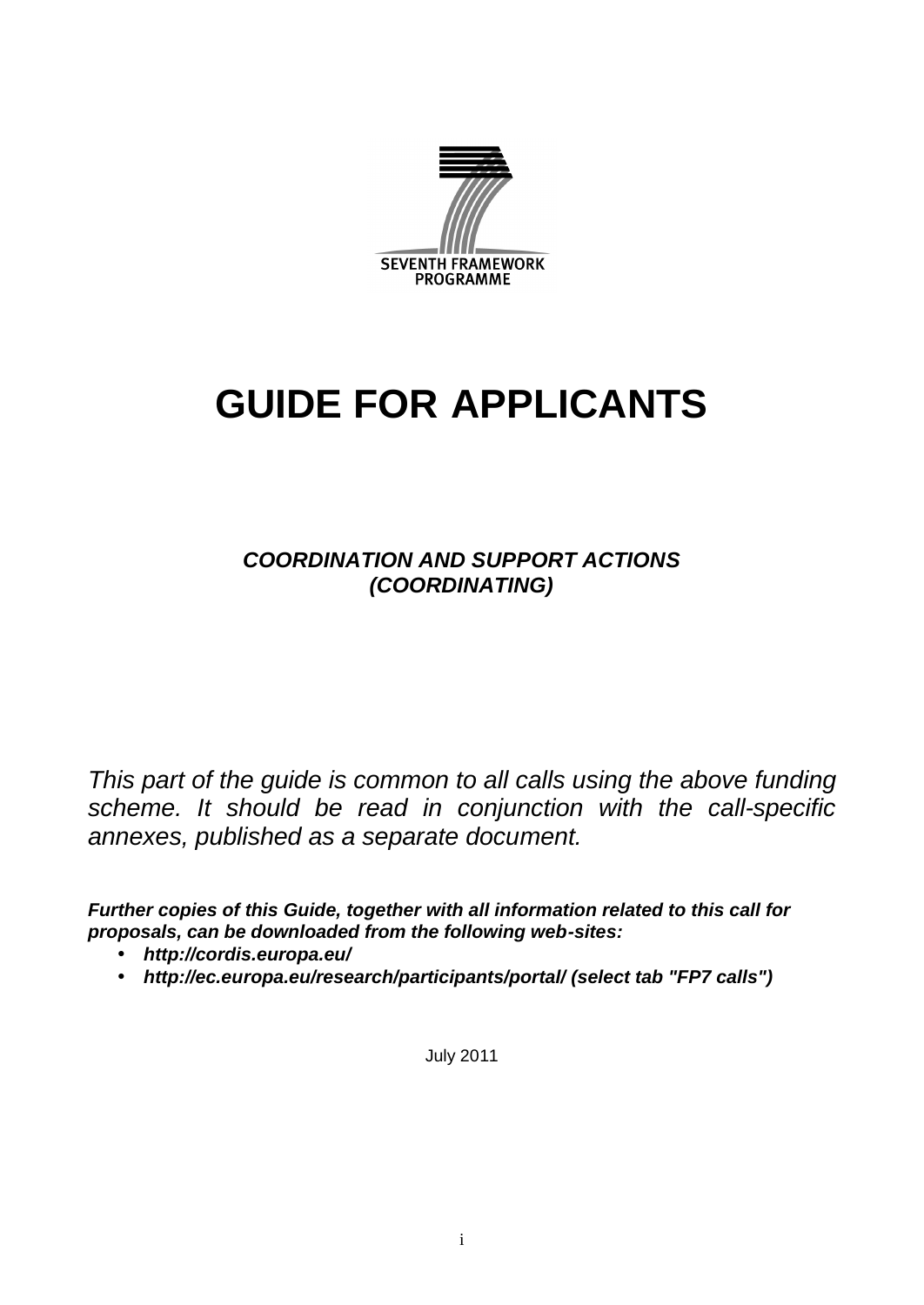# **About this Guide**

This is version number 6 of the FP7 Guide for Applicants for calls using single-stage submission procedures.

The main part of this Guide (sections 1 to 5) is common to all such calls. Information specific to this call is found in the annexes. These parts are published in separate documents.

*Please note: This Guide is based on the rules and conditions contained in the legal documents relating to FP7 (in particular the Seventh Framework Programme, Specific Programmes, Rules for Participation, and the Work programmes), all of which can be consulted via CORDIS and the Participant Portal web-sites. The Guide does not in itself have legal value, and thus does not supersede those documents.*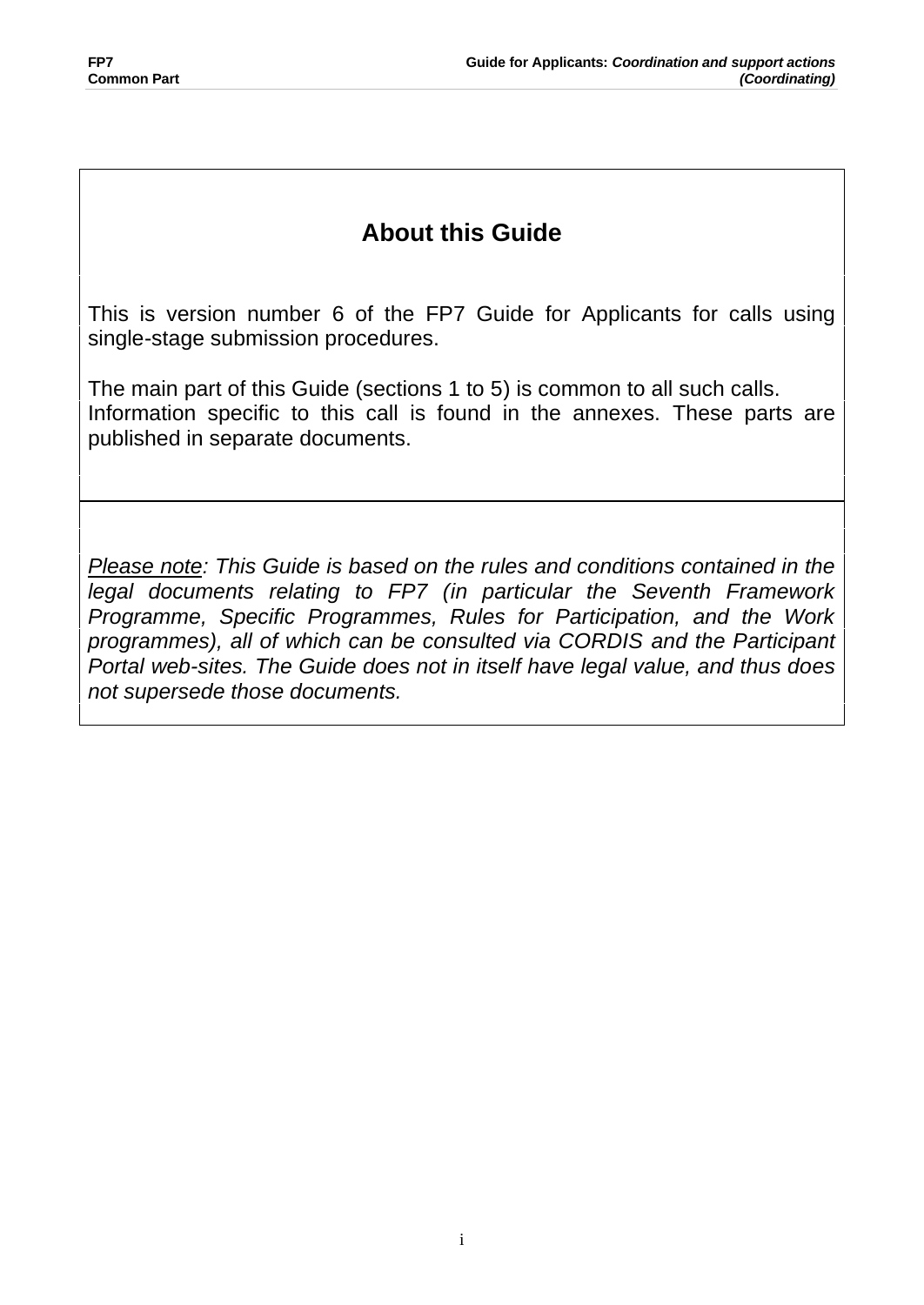# **Contents**

|  | 2. ABOUT THE FUNDING SCHEME: COORDINATION AND SUPPORT ACTION (COORDINATING) 3 |  |
|--|-------------------------------------------------------------------------------|--|
|  |                                                                               |  |
|  |                                                                               |  |
|  |                                                                               |  |
|  |                                                                               |  |
|  |                                                                               |  |
|  |                                                                               |  |
|  |                                                                               |  |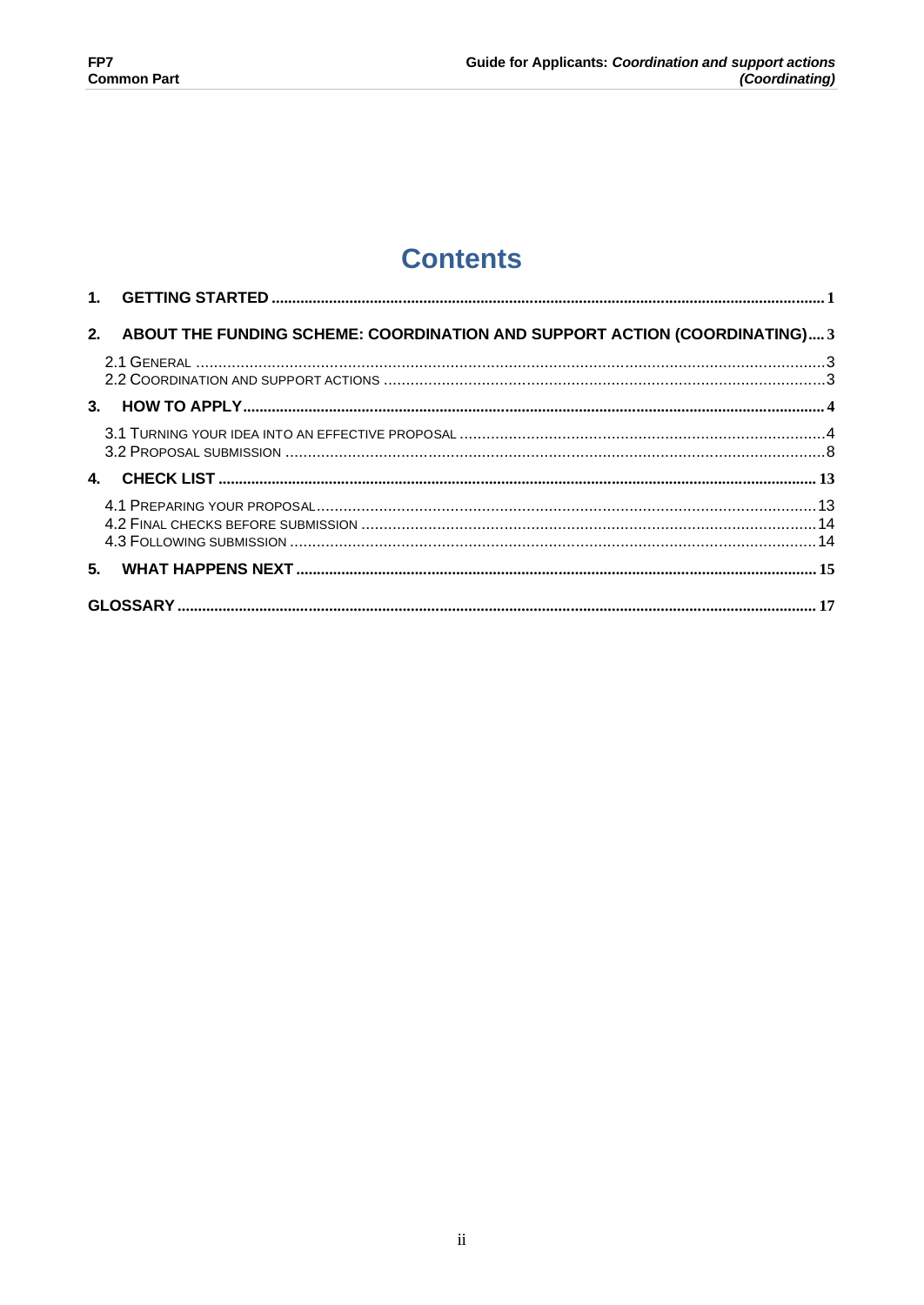# **1. Getting started**

Funding decisions in the Seventh Framework Programme (FP7) are made on the basis of **proposals** submitted following **calls** published by the Commission or one of its agencies. Proposals describe planned research activities, information on who will carry them out, and how much they will cost. They must be submitted using a special web-based service before a strictlyenforced **deadline**. The Commission/agency evaluates all eligible proposals in order to identify those whose quality is sufficiently high for possible funding. The basis for this **evaluation** is a peerreview carried out by independent experts.

The Commission/agency then **negotiates** with some or all of those whose proposals have successfully passed the evaluation stage, depending on the budget available. If negotiations are successfully concluded, **grant agreements** providing for an EU financial contribution are established with the participants.

The sequence of steps is summarised in this flow chart:



This **Guide for Applicants** contains the essential information to guide you through the mechanics of preparing and submitting a proposal. It is important that you have the correct document! Not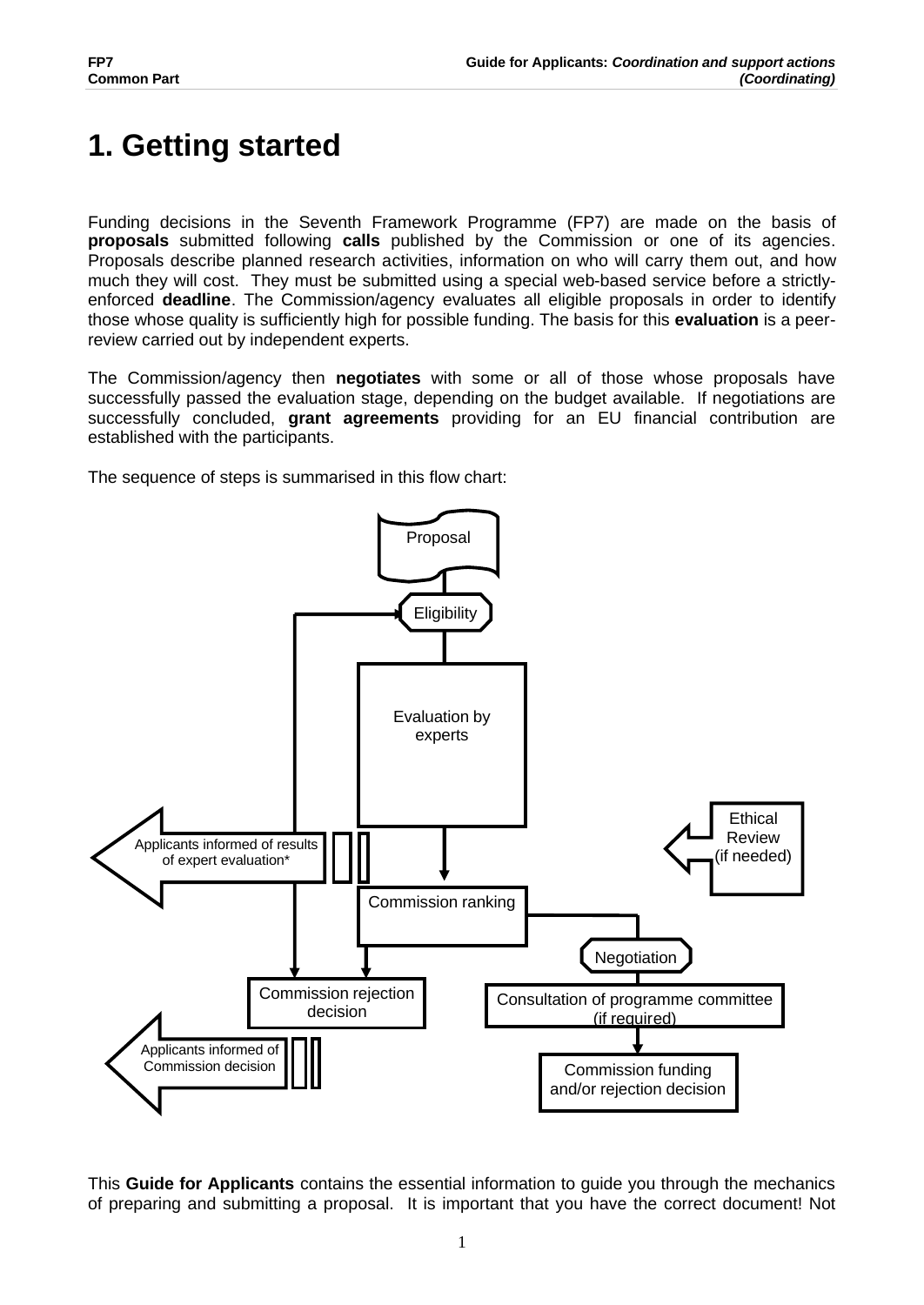$\overline{a}$ 

only are there different Guides for different calls, there may also be different Guides for other funding schemes within the same call.

You must also refer to the work programme covering the theme<sup>1</sup> of FP7 related to this call. This provides a detailed description of the objectives and topics which are open for proposals, and will describe the wider context of research activities in this area. Work programmes are revised each year, so make sure you refer to the latest version before preparing your proposal.

> *Please check that this is the right guide for you by consulting the work programme, the call fiche (both posted on the CORDIS and Participant Portal websites), and the description of the funding scheme in the next section.*

This Guide and the work programme are essential reading. However, you may also wish to consult other reference and background documents, particular those relating to negotiation and the grant agreements, which are available on the CORDIS web site (see annex 1 to this guide) and on the Participant Portal: http://ec.europa.eu/research/participants/portal/page/home

<sup>&</sup>lt;sup>1</sup> In addition to the main domains of the "Cooperation" programme, the term "theme" is used in this guide to refer, as appropriate, to the parts of FP7 in "Capacities".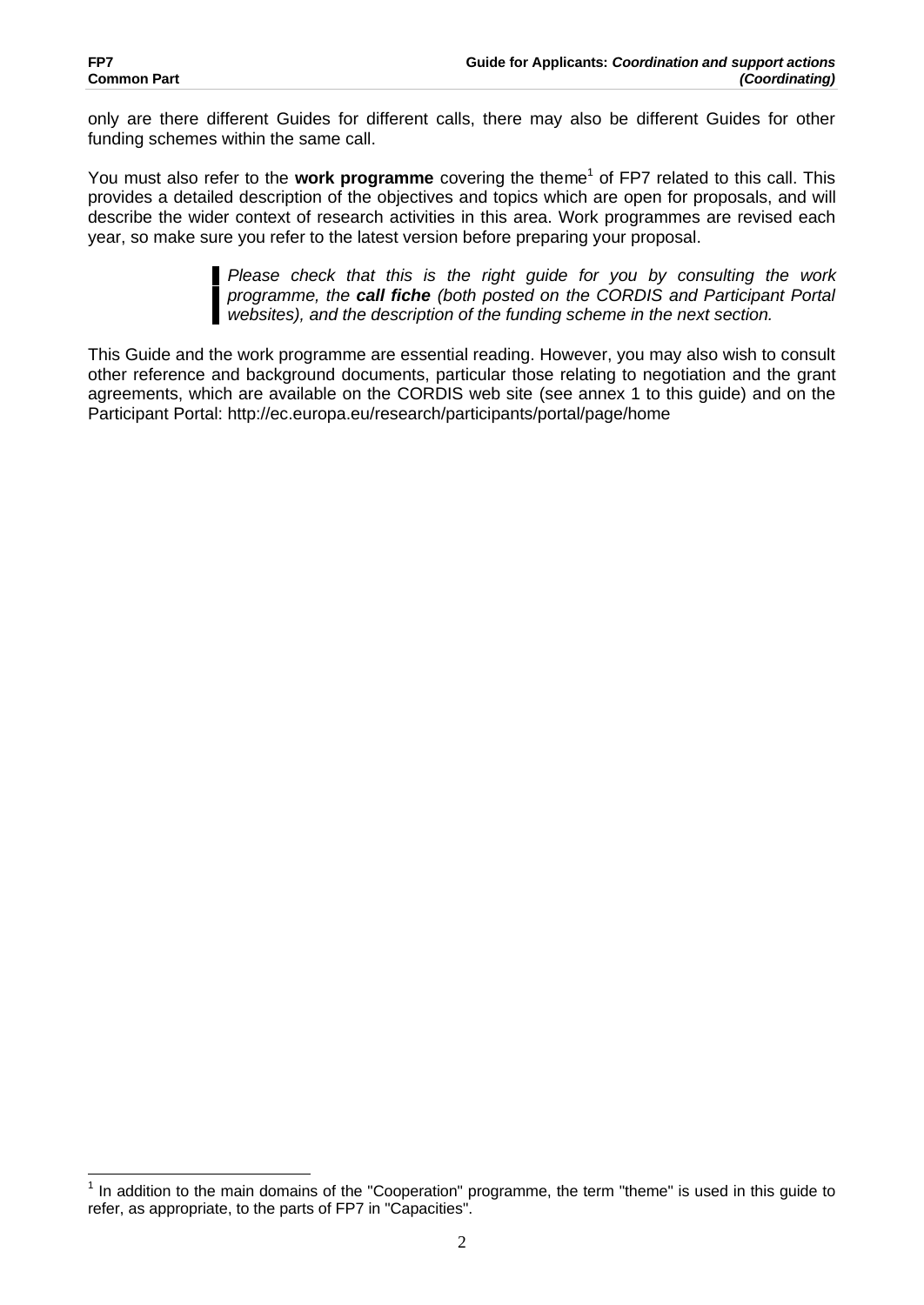# **2. About the funding scheme:** Coordination and support action (Coordinating)

# *2.1 General*

A number of funding schemes are available to implement projects in FP7, but only certain ones may be available for the topics covered by this call. These are indicated in the call fiche.

This Guide covers the **Coordination and Support action (coordinating)** funding scheme, and a description is given in this section.

Please note that special conditions may apply on a call-by-call basis. These will always be set out in the work programme, including the call fiche.

All research activities supported by the Seventh Framework Programme should respect fundamental ethical principles. Compliance with these principles is safeguarded through the European Commission's Ethics Review procedure. (See section 3.1 on Ethical Principles)

# *2.2 Coordination and support actions<sup>2</sup>*

**Research, technological development or demonstration activities cannot be supported within this scheme.**

## **Purpose**

This funding scheme allows for two different types of actions to be financed:

- "C*o-ordination (or networking) actions"* aimed at coordinating research activities and policies.
- *"Support actions"* aimed at contributing to the implementation of the Framework Programmes and the preparation of future EU research and technological development policy or the development of synergies with other policies, or to stimulate, encourage and facilitate the participation of SMEs, civil society organisations and their networks, or small research teams and newly developed or remote research centres in the activities of the thematic areas of the Cooperation programme. Support actions normally focus on one specific activity and often one specific event.

## **Specific Programmes concerned**

This Funding Scheme is to be used for the implementation of the actions under the Specific Programmes "Cooperation", "Capacities", "People" and, Ideas".

 $\overline{a}$  $2$  Coordination and Support Actions may also be awarded to participants named in the work programme. In these cases other indicative conditions may apply.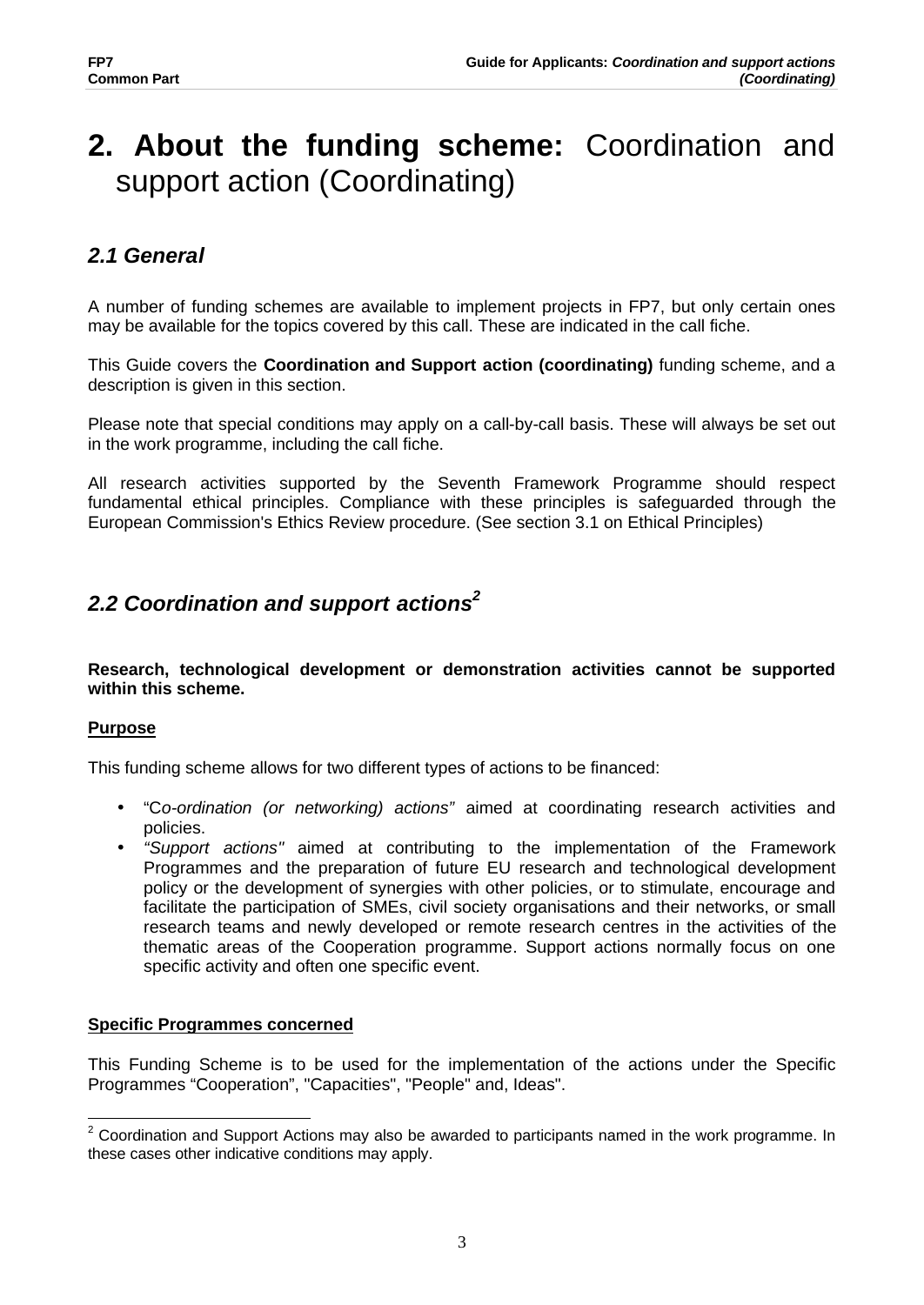## **Participation**

For Coordination (or networking) actions whose purpose is to coordinate research activities: There must be at least three 'legal entities' established in different EU Member States or Associated countries (the countries concerned are listed in section 3). The entities must be independent of each other.

For other coordination actions and support actions, the minimum condition shall be the participation of one legal entity.

A higher number of participants may be specified on a call-by-call basis (See the call fiche).

"Target audience":Research organisations; universities; industry including SME; research programme managers and owners (ERA-NET and Research Infrastructure actions).

## *Size and resources*

The size, scope and internal organisation of coordination actions and support actions can vary from research theme to research theme and from topic to topic.

#### *Indicative average duration*

Coordination actions are expected to have a duration of typically two to four years, while support actions are expected to have a shorter duration from some months to two to four years. However, there will be no formal minimum or maximum duration.

## *Activities*

Coordination (or networking) actions may cover activities such as:

the organisation of events – including conferences, meetings, workshops or seminars, related studies, exchanges of personnel, exchange and dissemination of good practices, and, if necessary, the definition, organisation and management of joint or common initiatives, together with management of the action.

Support actions may cover activities, depending on their nature such as:

monitoring and assessment; conferences; seminars; workshops; working or expert groups or individual expert appointment letters; studies; fact finding; monitoring; strategy development; high level scientific awards and competitions; operational support; data access and dissemination, information and communication activities; management activities; specific services activities related to research infrastructures, such as for example transnational access; preparatory technical work, including feasibility studies for the development of new infrastructures; contribution to the construction of new infrastructures; cooperation with other European research schemes; or a combination of these.

#### *Form of Reimbursement*

Reimbursement will be based on eligible costs (based on maximum rates of reimbursement specified in the grant agreement for different types of activities within the project). In some cases the reimbursement of indirect costs is based on a flat rate.

The work programmes shall specify if other forms of reimbursement are to be used in the actions concerned. International Cooperation Partner Countries (see annex 1 to the Work programme) may opt for a lump sum.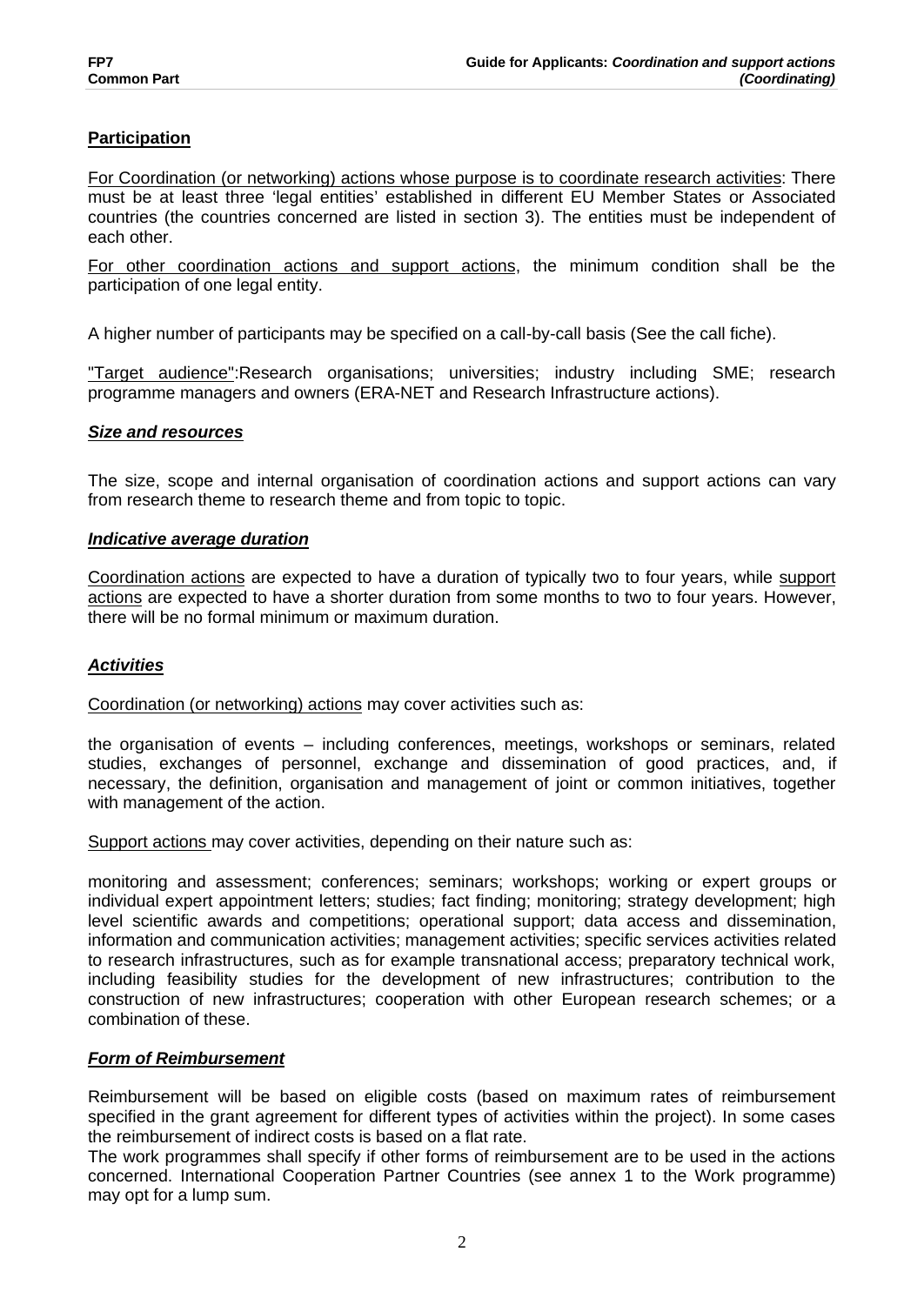If so provided in the call fiche, it is possible to claim subsistence and accommodation costs (related to travel as part of the implementation of a project) on the basis of flat rates. These rates, which do not cover travel costs, are in the form of a daily allowance for every country. The use of these rates is optional, but you may wish to use them when calculating your proposal budget. The rates, and the detailed rules for their use, can be found on CORDIS (http://cordis.europa.eu/fp7/finddoc\_en.html) and on the Participant Portal (http://ec.europa.eu/research/participants/portal/home).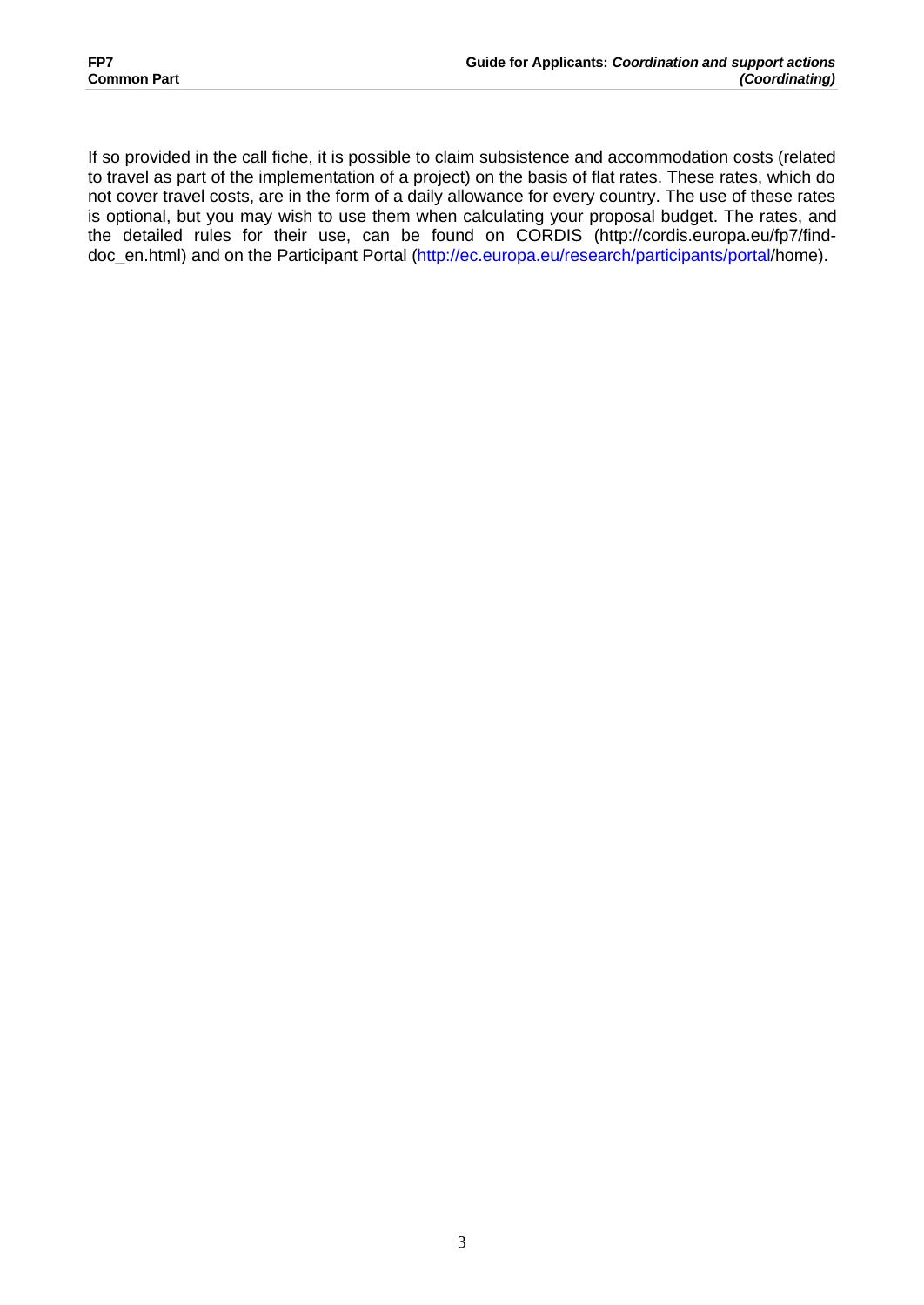# **3. How to apply**

# *3.1 Turning your idea into an effective proposal*

# **The coordinator**

For a given proposal, the coordinator acts as the single point of contact between the participants and the Commission/agency. The co-ordinator is generally responsible for the overall planning of the proposal and for building up the consortium that will do the work.

## **Focusing your planned work**

The work you set out in your proposal must correspond to one or more of the topics, and associated **funding scheme**(s), indicated in this call for proposals. **Proposals that fail to do so will be regarded as ineligible.** 

> *Multidisciplinary proposals addressing several topics may be submitted, provided that the 'centre of gravity' lies in a topic or topics open in the call in question.*

Refer to annex 2 to this Guide, and the work programme, to check all the **eligibility criteria** and any other additional conditions that apply.

Refer also to the **evaluation criteria** against which your proposal will be assessed. These are given in annex 2. Keep these in mind as you develop your proposal.

## **National Contact Points**

A network of National Contact Points (NCPs) has been established to provide advice and support to organisations which are preparing proposals. You are highly recommended to get in touch with your NCP at an early stage. (Contact details are given on the CORDIS call page - annex 1 to this Guide).

Please note that the Commission will give the NCPs statistics and information on the outcome of the call and the outcome of the evaluation for each proposal. This information is supplied to support the NCPs in their service role, and is given under strict conditions of confidentiality.

## **Other sources of help**

Annex 1 to this guide gives references to these further sources of help for this call. In particular:

- The general **enquiry service** on any aspect of FP7. Questions can be sent to a single e-mail address and will be directed to the most appropriate department for reply.
- A dedicated help desk has been set up to deal with technical questions related to the **Electronic Proposal Submission Service** (EPSS). See section 3.2 below.
- A dedicated Help Desk has been set up to deal with questions related to research ethics issues and to the Ethics Review procedure.
- A further help desk providing assistance on intellectual property matters.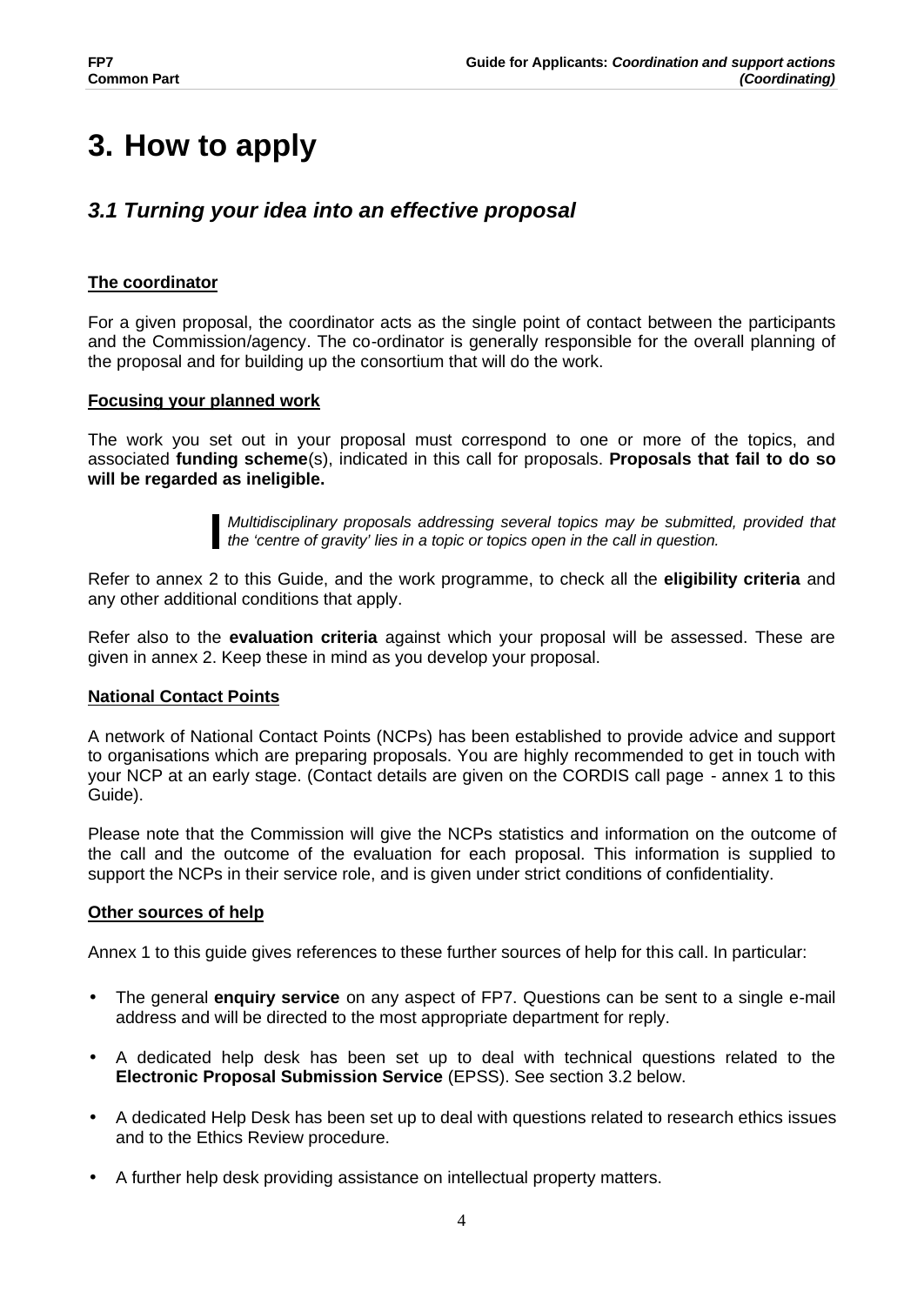- Any other guidance documents or background information relating specifically to this call.
- The date and contact address for any '**information day'** that the Commission/agency may be organising for this call.
- Other services, including partner search facilities, provided via the CORDIS web site.

#### **Who can participate?**

In principle, a legal entity may participate in a proposal no matter where it is established.

*A legal entity can be a so-called "natural person" (e.g. Mme Dupont) or a "legal person" (e.g. National Institute for Research).*

However, there are certain minimum conditions that have to be met relating to participation from the EU and Associated countries. These conditions vary between funding scheme and may vary from call to call. See the call fiche for the conditions applicable to this call.

#### **EU Member States**

*The EU Member States are:*

*Austria, Belgium, Bulgaria, Cyprus, Czech Republic, Denmark, Estonia, Finland, France, Germany, Greece, Hungary, Ireland, Italy, Latvia, Lithuania, Luxembourg, Malta, The Netherlands, Poland, Portugal, Romania, Slovakia, Slovenia, Spain, Sweden, United Kingdom.* 

#### **Associated Countries (AC)**

*The Associated Countries are:*

*Albania, Bosnia and Herzegovina, Croatia, Faroe Islands, FYR Macedonia, Iceland, Israel, Liechtenstein, Montenegro, Norway, Serbia, Switzerland and Turkey*

*Other countries may become associated during the course of FP7. The latest news will be posted on CORDIS and the Participant Portal web sites.*

The following may receive EU funding in an FP7 project:

- Any legal entity established in a Member State or an Associated country (including the European Commission's Joint Research Centre), or created under EU law (e.g. a European Economic Interest Grouping),
- Any International European Interest Organisation (see glossary).
- Any legal entity established in an FP7 International Cooperation Partner Country (ICPC). The list of ICPC can be found on the CORDIS web site, and is given in Annex 1 to the related work programme.
- Any other legal entity, under the conditions indicated below:

In the case of a participating international organisation, other than an international European interest organisation, or a legal entity established in a non-EU country other than an associated country or ICPC, an EU financial contribution may be granted provided that at least one of the following conditions is satisfied: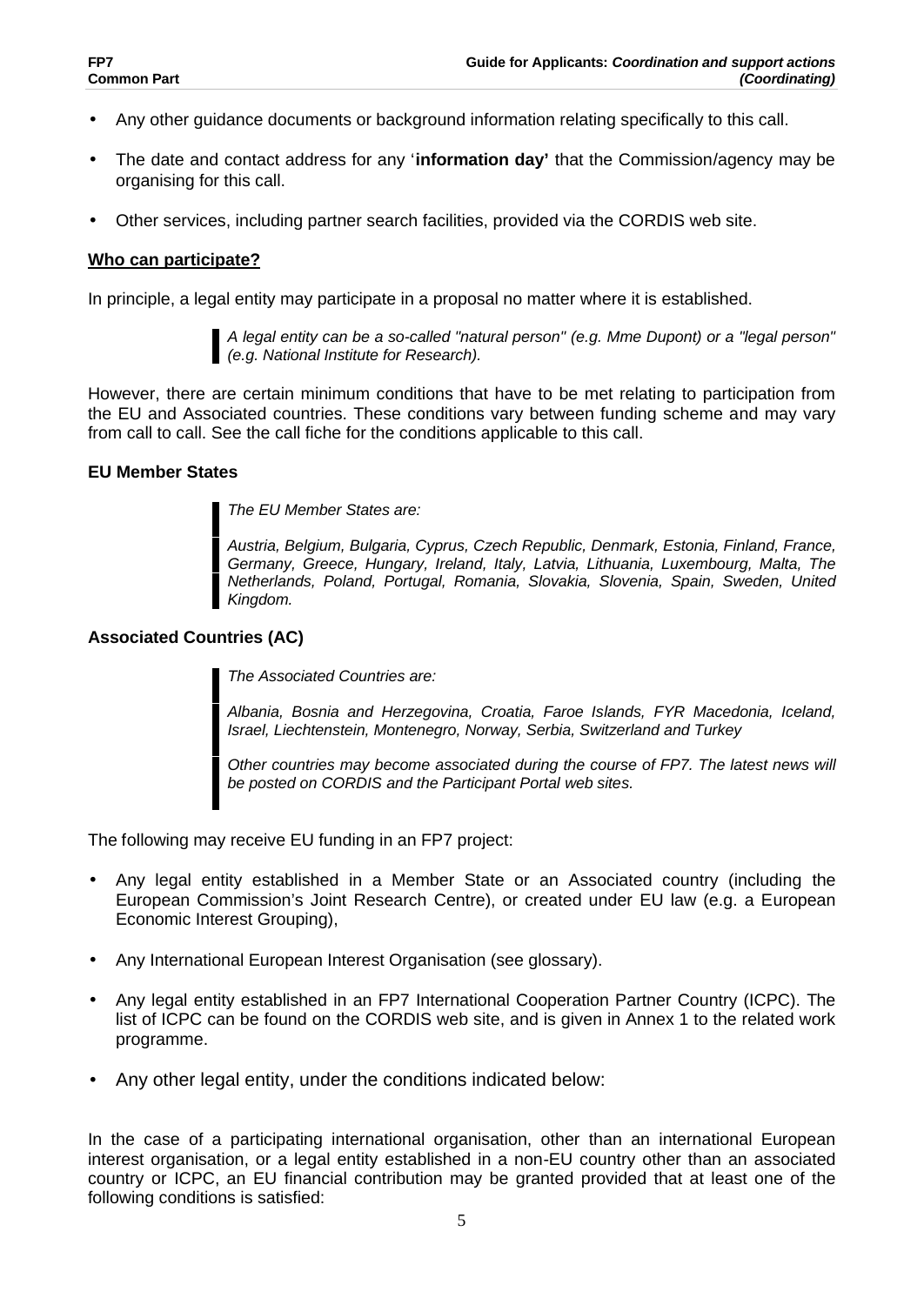- (a) Provision is made to that effect in the specific programmes or in the relevant work programme,
- (b) It is essential for carrying out the indirect action,

(c) Such funding is provided for in a bilateral scientific and technological agreement or any other arrangement between the EU and the country in which the legal entity is established.

> *Before the signature of a grant agreement, the Commission/agency has to verify the existence and legal status of all participants. This verification is made only once for each organisation at the time of its first participation in FP7. The details of all validated organisations are stored in the internal Commission/agency database. These organisations are allocated a unique code, the so-called Participant Identification Code (PIC). In any further participation in other proposals, the organisations already validated use the PIC for their identification with the Commission.*

> *For the confirmation and maintenance of the data – stored in the Participant Portal, the Commission/agency asks each organisation to nominate one privileged contact person, the so-called Legal Entity Appointed Representative (LEAR). The LEAR is usually a person working in the central administration of the organisation and he/she must be appointed by the top management of the entity. The LEARs can view their organisations' legal and financial data online and ask for corrections and changes to the data of their legal entity via the Participant Portal.*

## **International cooperation**

The Commission attaches great importance to international cooperation in research, and FP7 has been designed to ensure that such activities can be integrated across the programme. In addition to the opportunities mentioned above, which are generally applicable, calls may include:

- Topics of mutual interest defined in the work programmes where international cooperation is particularly encouraged.
- Specific international cooperation actions (SICA), also on topics of mutual interest. Here special minimum conditions apply.

Please check the work programme, including the call fiche, to see if these possibilities apply to this call.

More detailed practical advice on cooperation with "Third Country Participants" in FP7 can be found on CORDIS (ftp://ftp.cordis.europa.eu/pub/fp7/docs/guideline-third-countryparticipants\_en.pdf) and on the Participant Portal (http://ec.europa.eu/research/participants/portal/page/home)

## **Principles of Ethics**

Please remember that research activities in FP7 should respect fundamental ethical principles, including those reflected in the Charter of Fundamental Rights of the European Union. Ethical principles include the need to protect the physical and moral integrity of individuals, their privacy and dignity and the welfare of animals. For this reason, the European Commission carries out an ethical review of proposals when appropriate.

The applicant needs to address the ethical aspects of the objectives, methodology and the implications of the proposed research in the dedicated ethics section of his/her proposal and, if relevant, include a timetable regarding the prior authorisation of his/her research.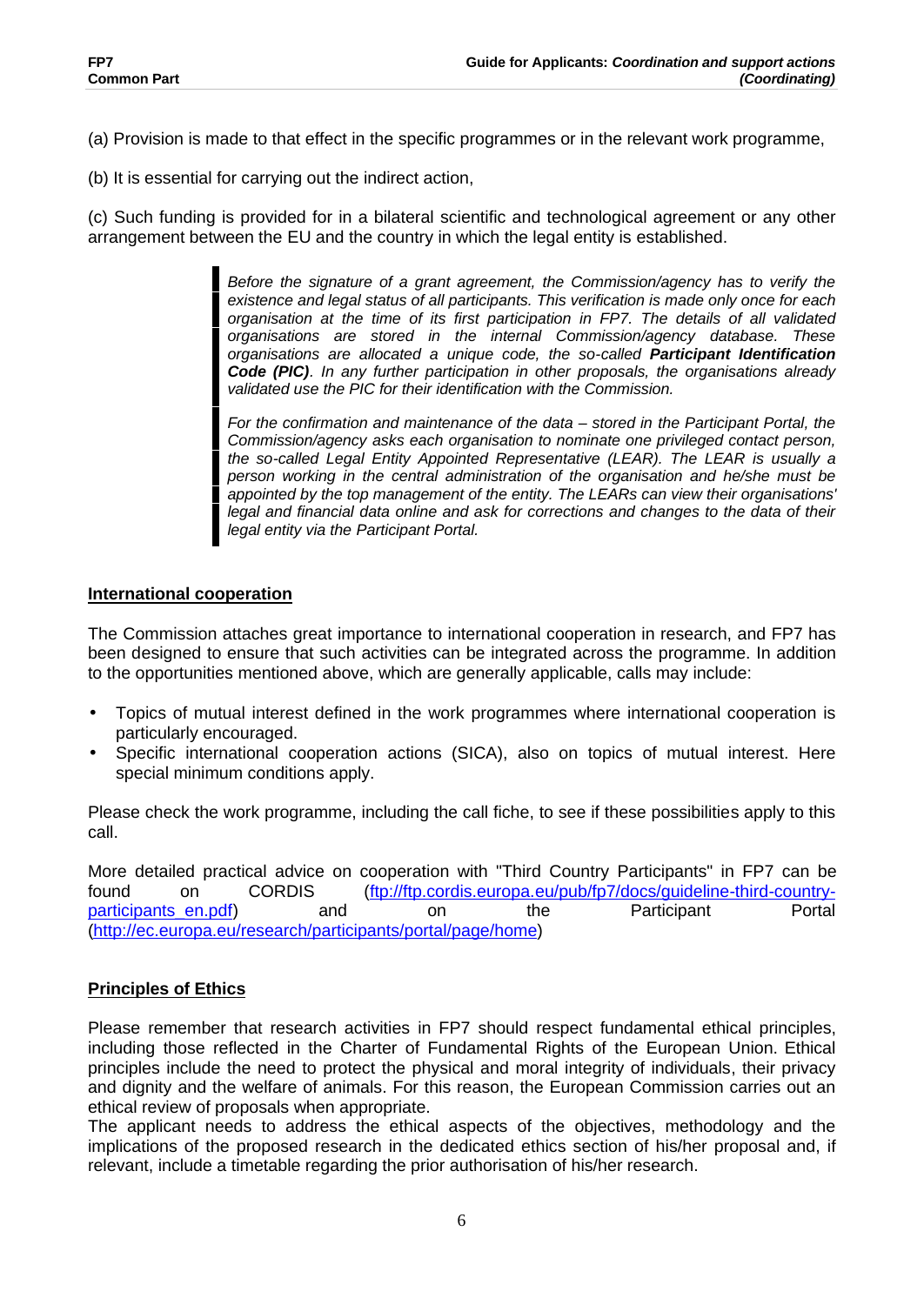The following fields of research shall not be financed under this Framework Programme:

- research activity aiming at human cloning for reproductive purposes;
- research activity intended to modify the genetic heritage of human beings which could make such changes heritable<sup>3</sup>;
- research activities intended to create human embryos solely for the purpose of research or for the purpose of stem cell procurement, including by means of somatic cell nuclear transfer.

As regards human embryonic stem cell research, the Commission will maintain the practice of the Sixth Framework Programme, which excludes from EU financial support research activities destroying human embryos, including for the procurement of stem cells. The exclusion of funding of this step of research will not prevent EU funding of subsequent steps involving human embryonic stem cells.

For additional information on the Ethics Review procedure, please see:

http://ec.europa.eu/research/science-society/index.cfm?fuseaction=public.topic&id=73

## **Risk-Sharing Finance Facility (RSFF)**

This innovative debt-based facility, designed by the European Commission and the European Investment Bank creates an additional capacity of up to EUR 10 billion for financing higher risk research, technological development, demonstration and innovation activities. The EIB implements the RSFF in close collaboration with all major EU national and regional banks within Member States and Associated Countries to FP7, which are providing support to the development of European companies. Financing through the RSFF can be sought either in addition to, or instead of FP7 grants.

For additional information on RSFF, please see:

http://www.eib.org/products/loans/special/rsff/index

http://ec.europa.eu/invest-in-research/funding/funding02\_en.htm

## **Presenting your proposal**

A proposal has two parts:

 $\overline{a}$ 

**Part A** will contain the administrative information about the proposal and the participants. The information requested includes a brief description of the work, contact details and characteristics of the participants, and information related to the funding requested (see annex 3 to this Guide). This information will be encoded in a structured database for further computer processing to produce, for example, statistics, and evaluation reports. This information will also support the experts and Commission/agency staff during the evaluation process.

The information in Part A is entered through a set of on-line forms.

**Part B** is a "template", or list of headings, rather than an administrative form (see annex 4 to this Guide). You should follow this structure when presenting the scientific and technical content of your proposal. The template is designed to highlight those aspects that will be assessed against the **evaluation criteria**. It covers, among other things, the nature of the proposed work, the

 $3$  Research relating to cancer treatment of the gonads can be financed.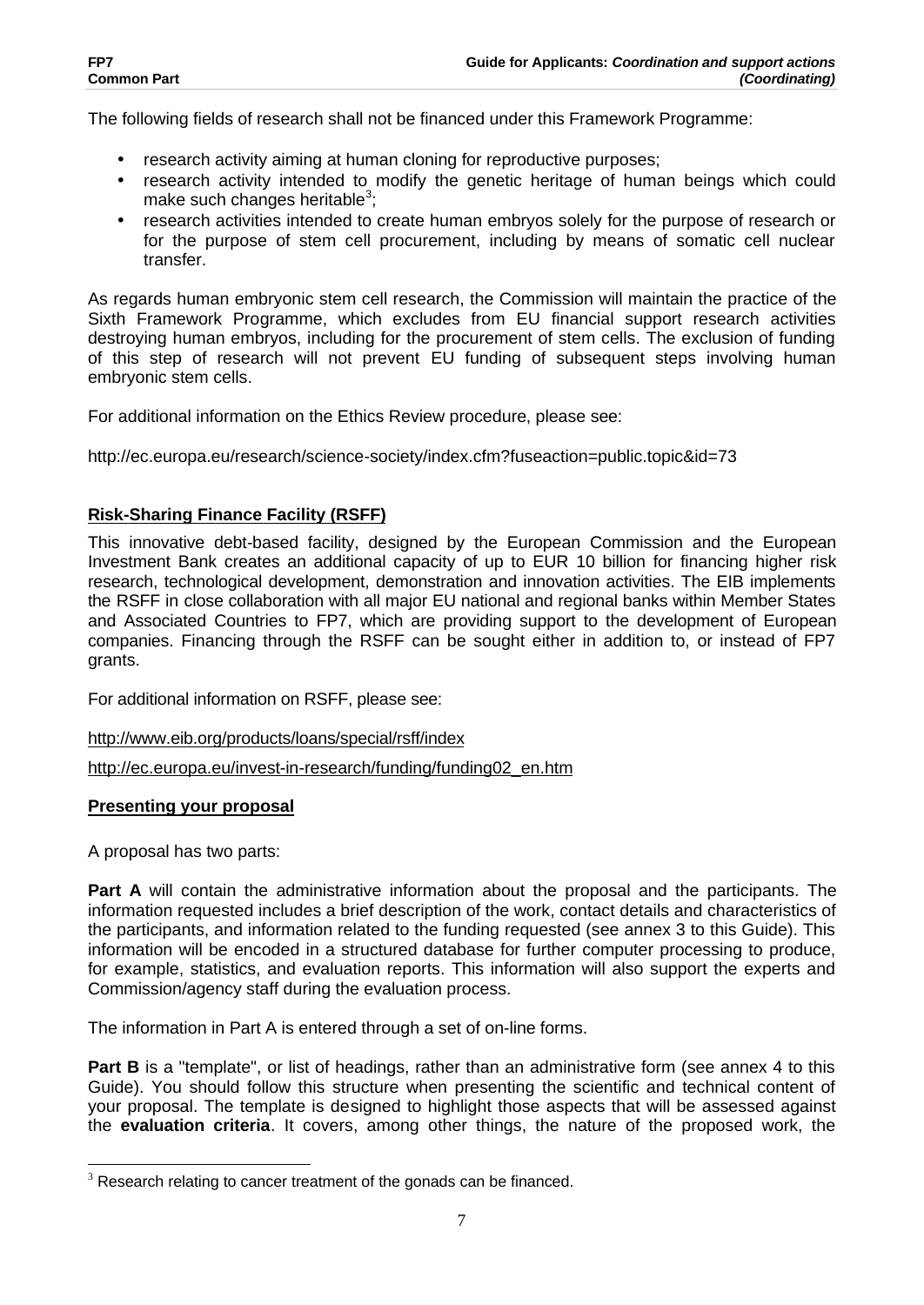participants and their roles in the proposed project, and the impacts that might be expected to arise from the proposed work. Only black and white copies are used for evaluation and you are strongly recommended, therefore, not to use colour in your document.

Part B of the proposal is uploaded by the applicant into the Electronic Proposal Submission Service (EPSS) described below.

> *A maximum length may be specified for the different sections of Part B, or for Part B as a whole (see annex 4 to this Guide). You must keep your proposal within these limits. Experts will be instructed to disregard any excess pages.*

> *Even where no page limits are given, or where limits are only recommended, it is in your interest to keep your text concise since over-long proposals are rarely viewed in a positive light by the evaluating experts.*

> *A small number of calls operate a continuous submission procedure. These calls are open for an extended period, during which proposals will be evaluated in batches after fixed cut-off dates. The call fiche will show whether intermediate cut-off dates apply to his call.*

## **Proposal language**

Proposals may be prepared in any official language of the European Union. If your proposal is not in English, a translation of the full proposal would be of assistance to the experts. An English translation of the abstract may be included in Part B of the proposal.

# *3.2 Proposal submission*

## **About the EPSS**

Proposals must be submitted electronically, using the Commission's **Electronic Proposal Submission Service (EPSS**). Proposals arriving at the Commission/agency by any other means are regarded as 'not submitted', and will not be evaluated $4$ .

All the data that you upload is securely stored on a server to which only you and the other participants in the proposal have access until the deadline. This data is encrypted until the close of the call.

You can access the EPSS from the call page on CORDIS, or on the Participant Portal.

Full instructions are found in the "EPSS preparation and submission guide", available from the EPSS entry page (click on "EPSS user guide").

<sup>&</sup>lt;u>destigated in the correctional cases, when a proposal co-ordinator has absolutely no means of accessing the EPSS, and the system of the set of the set of the set of the set of the set of the set of the set of the set of t</u> when it is impossible to arrange for another member of the consortium to do so, an applicant may request permission from the Commission to submit on paper. A request should be sent via the FP7 enquiry service (see annex 1), indicating in the subject line "Paper submission request". (You can telephone the enquiry service if web access is not possible: 00 800 6 7 8 9 10 11 from Europe; or 32 2 299 96 96 from anywhere in the world. A postal or e-mail address will then be given to you). Such a request, which must clearly explain the circumstances of the case, must be received by the Commission no later than one month before the call deadline. The Commission will reply within five working days of receipt. Only if a derogation is granted, a proposal on paper may be submitted by mail, courier or hand delivery. The delivery address will be given in the derogation letter.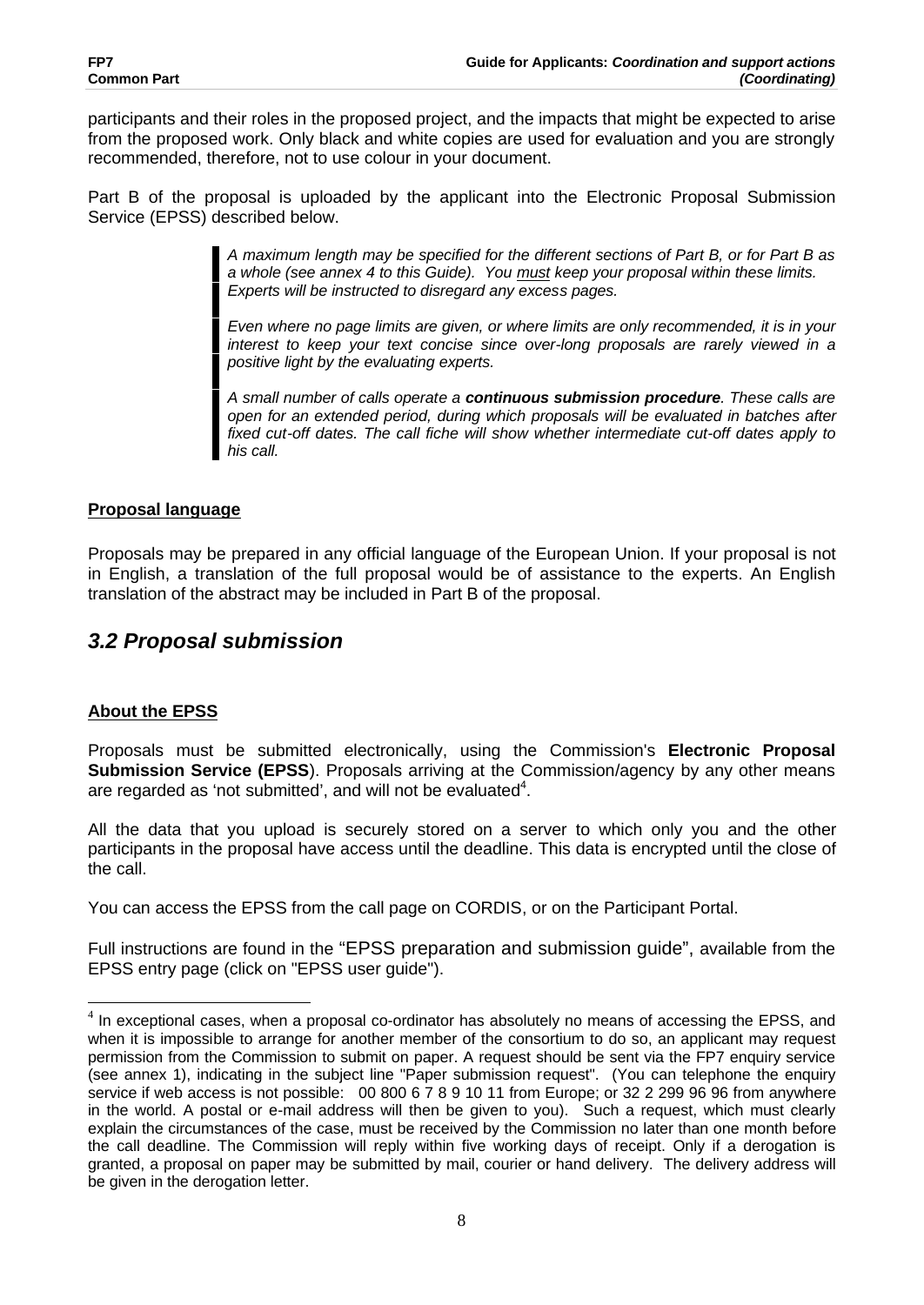The most important points are explained below.

## **Use of the system by the proposal coordinator**

As a coordinator you can:

- register as interested in submitting a proposal to a particular call
- set up (and modify) your consortium by adding/removing participants
- complete all of Part A of the proposal, pertaining to the proposal in general, and to your own administrative details
- download the document template for writing Part B of the proposal and, when it is completed, upload the finished Part B
- submit the complete proposal Part A and Part B.

## **Use of the system by the other participants**

Other participants can:

- complete their own sections A2 (participant details)
- download the document template for writing Part B of the proposal, in order to assist the coordinator in preparing it (however, only the coordinator can upload the finished version)
- view the whole proposal.

## **Participant Identification Codes (PICs)**

The Participant Identification Code is a unique 9 digit number that helps the Commission/agency to identify a participant. It is used in all grant-related interactions between the participant and the Commission.

If your organisation has already participated in a  $7<sup>th</sup>$  Framework Programme proposal, it is likely that the organisation has already received a PIC number. You can check it on the Participant Portal: http://ec.europa.eu/research/participants/portal ('My Organisations' tab').

> *If your organisation already has a PIC, it is likely that it has also appointed a Legal Entity Appointed Representatives (LEAR) (see section 31.). The names of*  LEARs are not available online; you have to enquire with the administration of *your organisation.*

All participants already possessing a PIC should use it to identify themselves in the Electronic Proposal Submission System. After entering the PIC, parts of the A forms will be filled in automatically.

If a PIC is not yet available for your organisation, you can still submit your proposal by entering the organisation details manually. However, it is strongly recommended that before submitting a proposal via the Electronic Proposal Submission System (EPSS), you self-register your organisation in the Participant Portal under the "My Organisations" "Register" tabs. Before obtaining a temporary PIC, which can then be used in the EPSS, please use the search facility to find out whether your organisation has already received a temporary or validated PIC number. The use of PICs – even temporary ones – will lead to more efficient processing of your proposal.

If you use the PIC of your organisation in the EPSS and the data on your organisation displayed in EPSS seem to contain mistakes, please ask your LEAR to change the data through the Participant Portal. This parallel process has no influence on the preparation and submission of your proposal. The proposal can be submitted even without the correction of such errors.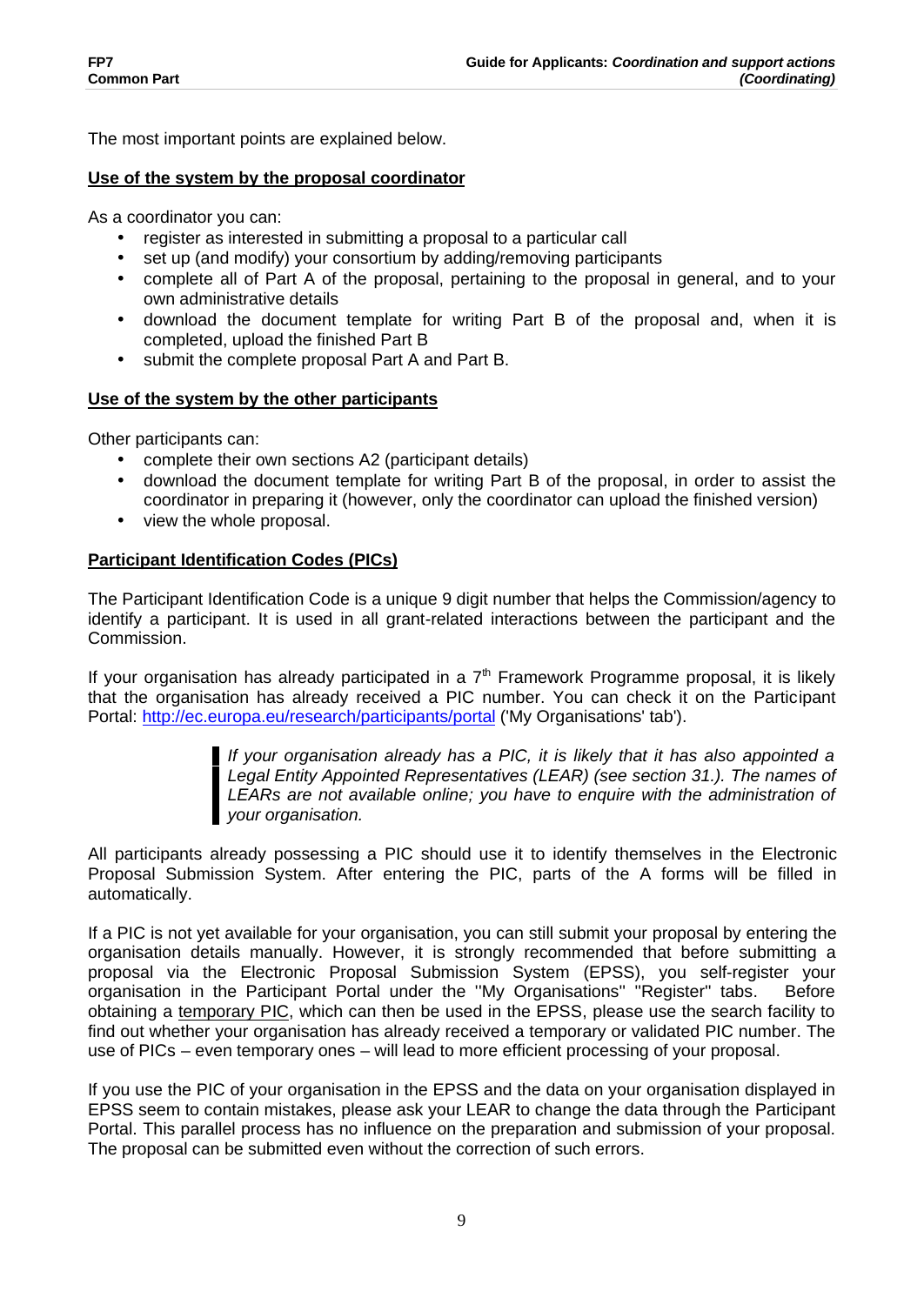Self-registration in the Participant Portal is quick and simple, see http://ec.europa.eu/research/participants/portal (use the tabs "My Organisations" "Register").

Further details on the appointment of LEARs and the use of PICs can be found in the FAQs of the Participant Portal: https://ec.europa.eu/research/participants/portal and on CORDIS: http://cordis.europa.eu/fp7/pp\_en.html.

## **Submitting the proposal**

Only the coordinator is authorised to submit the proposal.

Completing the Part A forms in the EPSS and uploading a Part B does **not** yet mean that your proposal is submitted. Once there is a consolidated version of the proposal, you must press the button "SUBMIT NOW".

(If you don't see the button "SUBMIT NOW", first select the "SUBMIT" tag at the top of the screen).

### **Please note that "SUBMIT NOW" starts the final steps for submission; it does not in itself cause the proposal to be submitted.**

After reading the information page that then appears, it is possible to submit the proposal using the button marked "*Press this button to submit the proposal*".

The EPSS then performs an automatic validation of the proposal. A list of any problems ("validation error message") such as missing data, viruses, wrong file format or excessive file size will then appear on the screen. **Submission is blocked until these problems are corrected.** Once corrected, the coordinator must then repeat the above steps to achieve submission.

If successfully submitted, the coordinator receives a message that indicates that the proposal has been received. This automatic message is not the official acknowledgement of receipt (see Section 5).

The coordinator may continue to modify the proposal and submit revised versions overwriting the previous one right up until the deadline. The sequence above must be repeated each time.

If the submission sequence described above is not followed, the Commission/agency considers that no proposal has been submitted.

For the proposal Part B you must use exclusively PDF ("portable document format", compatible with Adobe version 3 or higher, with embedded fonts). Other file formats will not be accepted by the system. Irrespective of any page limits specified in annex 4 to this Guide, there is an overall limit of 10Mbyte to the size of proposal file Part B. There are also restrictions to the name you give to the Part B file. You should only use alphanumeric characters. Special characters and spaces must be avoided.

> *You are advised to clean your document before converting to PDF (e.g. accept any track changes). Check that your conversion software successfully converts all pages and the original document (e.g. there is no problem with page limits).*

> *Please note that the Commission/agency prints out proposals on plain A4 paper. The printable zone on the print engine is bounded by 1.5 cm right, left, top bottom. No scaling is applied to make the page "fit" the window. Printing is done at 300 dots per inch.*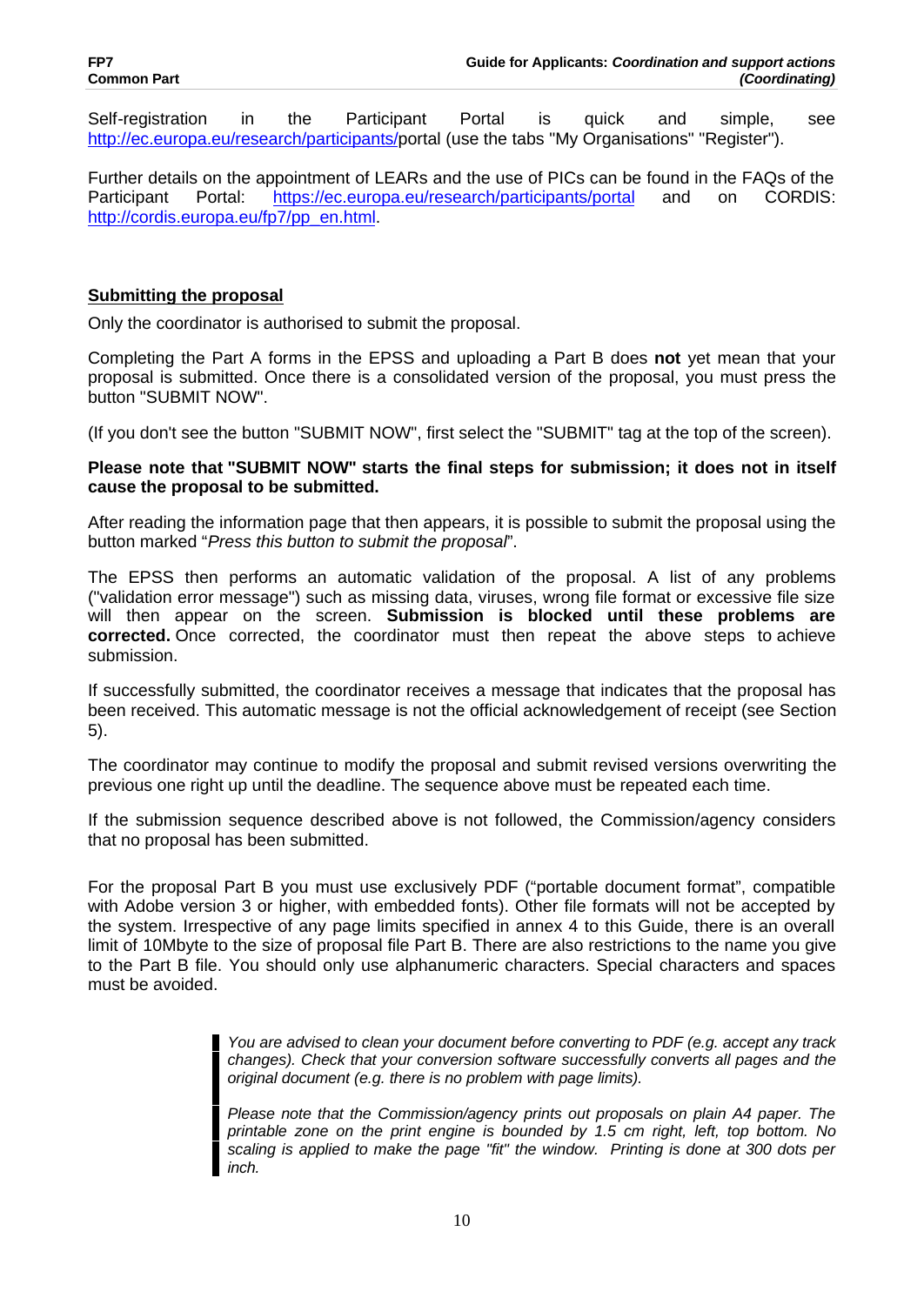## **About the deadline**

Proposals must be submitted on or before the deadline specified in the Call fiche. It is your responsibility to ensure the timely submission of your proposal.

The EPSS will be closed for this call at the call deadline. After this moment, access to the EPSS for this call will be impossible.

### *Do not wait until the last moment before submitting your proposal!*

#### *Call deadlines are absolutely firm and are strictly enforced.*

Please note that you may submit successive drafts of your proposal through the EPSS. Each successive submission overwrites the previous version. It is a good idea to **submit a draft well before the deadline**.

> *Leaving your first submission attempt to the last few minutes of the call will give you no time to overcome even the smallest technical difficulties, proposal verification problems or communications delays which may arise. Such events are never accepted as extenuating circumstances; your proposal will be regarded as not having been submitted.*

> *Submission is deemed to occur at the moment when the proposal coordinator completes the submission sequence described above. It is not the point at which you start the upload. If you wait until too near to the close of the call to start uploading your proposal, there is a serious risk that you will not be able to submit in time.*

> *If you have registered and submitted your proposal in error to another call which closes after this call, the Commission will not be aware of it until it is discovered among the downloaded proposals for the later call. It will therefore be classified as ineligible because of late arrival.*

> *The submission of a proposal requires some knowledge of the EPSS system, a detailed knowledge of the contents of the proposal and the authority to make last-minute decisions on behalf of the consortium if problems arise. You are advised not to delegate the job of submitting your proposal!*

In the unlikely event of a failure of the EPSS service due to breakdown of the Commission server during the last 24 hours of this call, the deadline will be extended by a further 24 hours. This will be notified by e-mail to all proposal coordinators who had registered for this call by the time of the original deadline, and also by a notice on the Call pages on CORDIS and on the Participant Portal as well as on the web site of the EPSS.

Such a failure is a rare and exceptional event; therefore do not assume that there will be an extension to this call. If you have difficulty in submitting your proposal, you should not assume that it is because of a problem with the Commission server, since this is rarely the case. Contact the EPSS help desk if in doubt (see the address given in annex 1 to this Guide).

Please note that the Commission/agency will not extend deadlines for system failures that are not its own responsibility. In all circumstances, you should aim to submit your proposal well before the deadline to have time to solve any problems.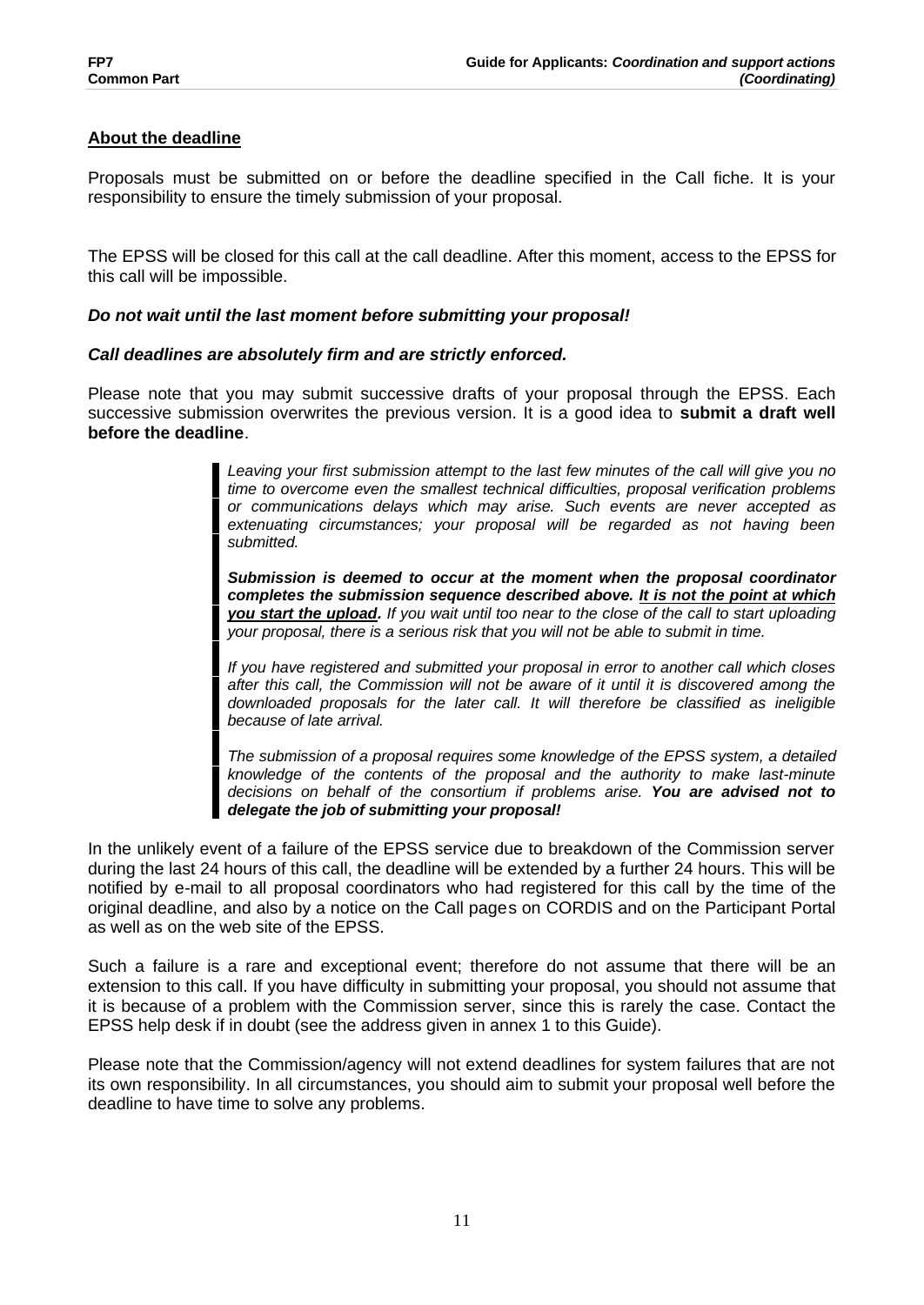#### **Correcting or revising your proposal**

Errors discovered in proposals submitted to the EPSS can be rectified by simply submitting a corrected version. So long as the call has not yet closed, the new submission will overwrite the old one.

Once the deadline has passed, however, the Commission/agency can accept no further additions, corrections or re-submissions. The last eligible version of your proposal received before the deadline is the one which will be evaluated, and no later material can be submitted.

#### **Ancillary material**

Only a single PDF file comprising the complete Part B can be uploaded. Unless specified in the call, any hyperlinks to other documents, embedded material, and any other documents (company brochures, supporting documentation, reports, audio, video, multimedia etc.) sent electronically or by post, will be disregarded.

#### **Withdrawing a proposal**

You may withdraw a proposal before the deadline by submitting a revised version with an empty Part B section, with the following words entered in the abstract field of form A:

*"The applicants wish to withdraw this proposal. It should not be evaluated by the Commission".*

If you wish to withdraw a proposal after the deadline, please contact the EPSS help desk.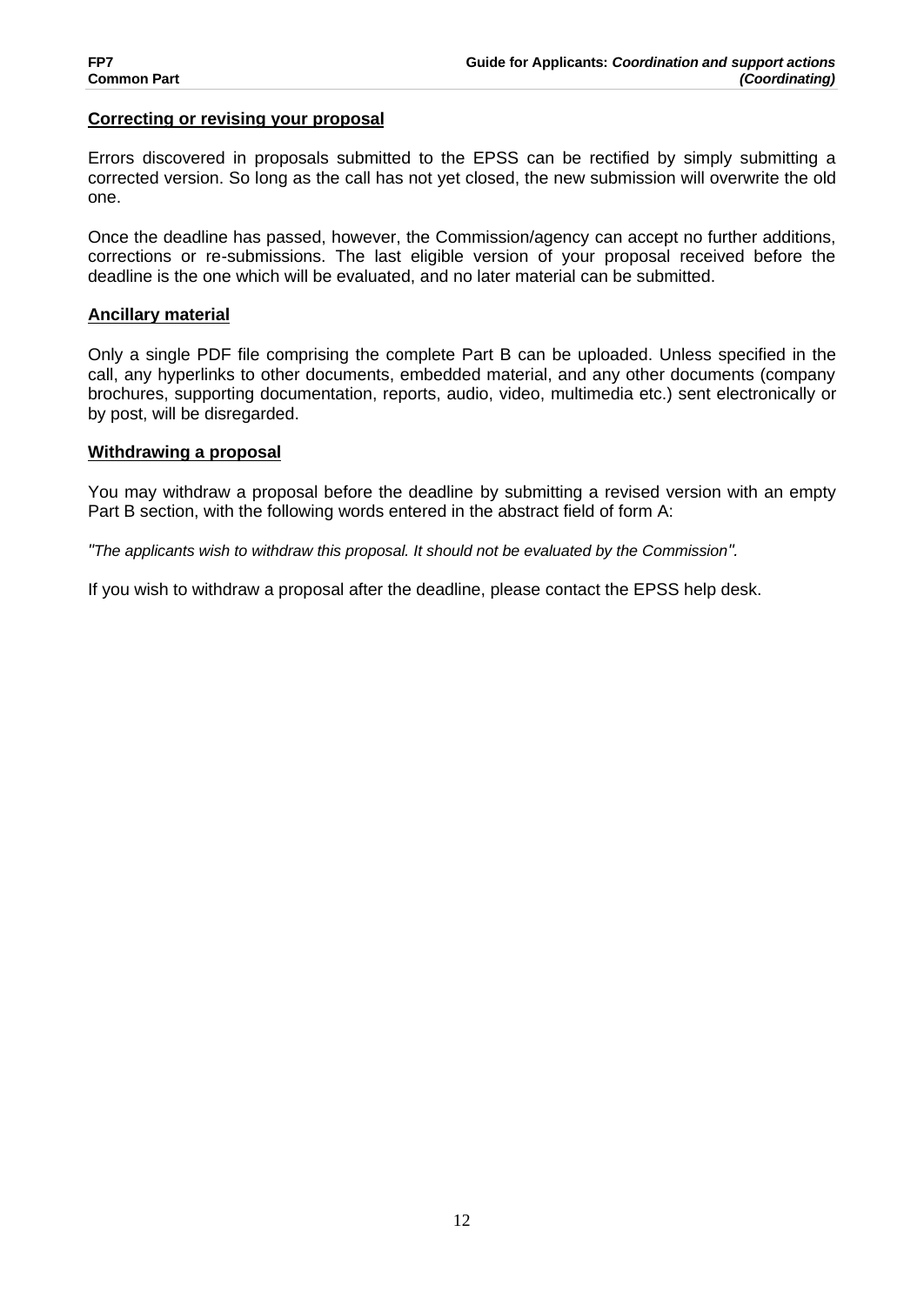# **4.Check list**

Of importance for the consortium in general, but in particular for the coordinator:

# *4.1 Preparing your proposal*

- **Does your planned work fit with the call for proposals?** Check that your proposed work does indeed address the topics open in this call. (See the current version of the work programme).
- **Are you applying for the right funding scheme?** Check that your proposed work falls within the scope of this call, and that you have applied for one of the eligible funding schemes (see the work programme). If there is a choice, have you opted for the one that best suits your needs? Check the Part A and Part B formats shown in annexes 3 and 4 to this Guide<sup>5</sup>.
- **Is your proposal eligible?** The eligibility criteria are given in the work programme. See also annex 2 to this Guide. In particular, make sure that you satisfy the minimum requirements for the makeup of your consortium. Have any additional eligibility criteria been set for this call? Check that you comply with any budgetary limits that may have been fixed on the requested EU contribution. Any proposal not meeting the eligibility requirements will be considered ineligible and will not be evaluated
- .**Is your proposal complete?** Proposals must comprise a Part A, containing the administrative information including participant and project cost details on standard forms; and a Part B containing the scientific and technical description of your proposal as described in this Guide. A proposal that does not contain both parts will be considered ineligible and will not be evaluated.
- **Does your proposed work raise ethics issues?** Clearly indicate any potential ethical, safety or regulatory aspects of the proposed research and the way these will be dealt with prior and during the implementation of the proposed project. A preliminary ethics control will take place during the scientific evaluation and, if needed, an ethics screening and/or review will take place for those proposals raising particular ethics issues. Proposals may be rejected on ethical grounds if such issues are not dealt with satisfactorily.
- **Does your proposal follow the required structure?** Proposals should be precise and concise, and must follow exactly the proposal structure described in this document (annex 4 to this Guide), which is designed to correspond to the evaluation criteria which will be applied. This structure varies for different funding schemes. Omitting requested information will almost certainly lead to lower scores and possible rejection.**Have you maximised your chances?** There will be strong competition. Therefore, edit your proposal tightly, strengthen or eliminate weak points. Put yourself in the place of an expert evaluator; refer to the evaluation criteria given in annex 2 to this Guide. Arrange for your draft to be evaluated by experienced colleagues; use their advice to improve it before submission.
- **Do you need further advice and support?** You are strongly advised to inform your National Contact Point of your intention to submit a proposal (see address in annex 1 to this Guide). Remember the Enquiry service listed in annex 1.

 $\overline{a}$ <sup>5</sup> If you have in error registered for the wrong call or funding scheme, discard that registration (usernames and passwords) and register again before the call deadline. If, after the close of the call, you discover that you have submitted your proposal to the wrong call, notify the EPSS Helpdesk.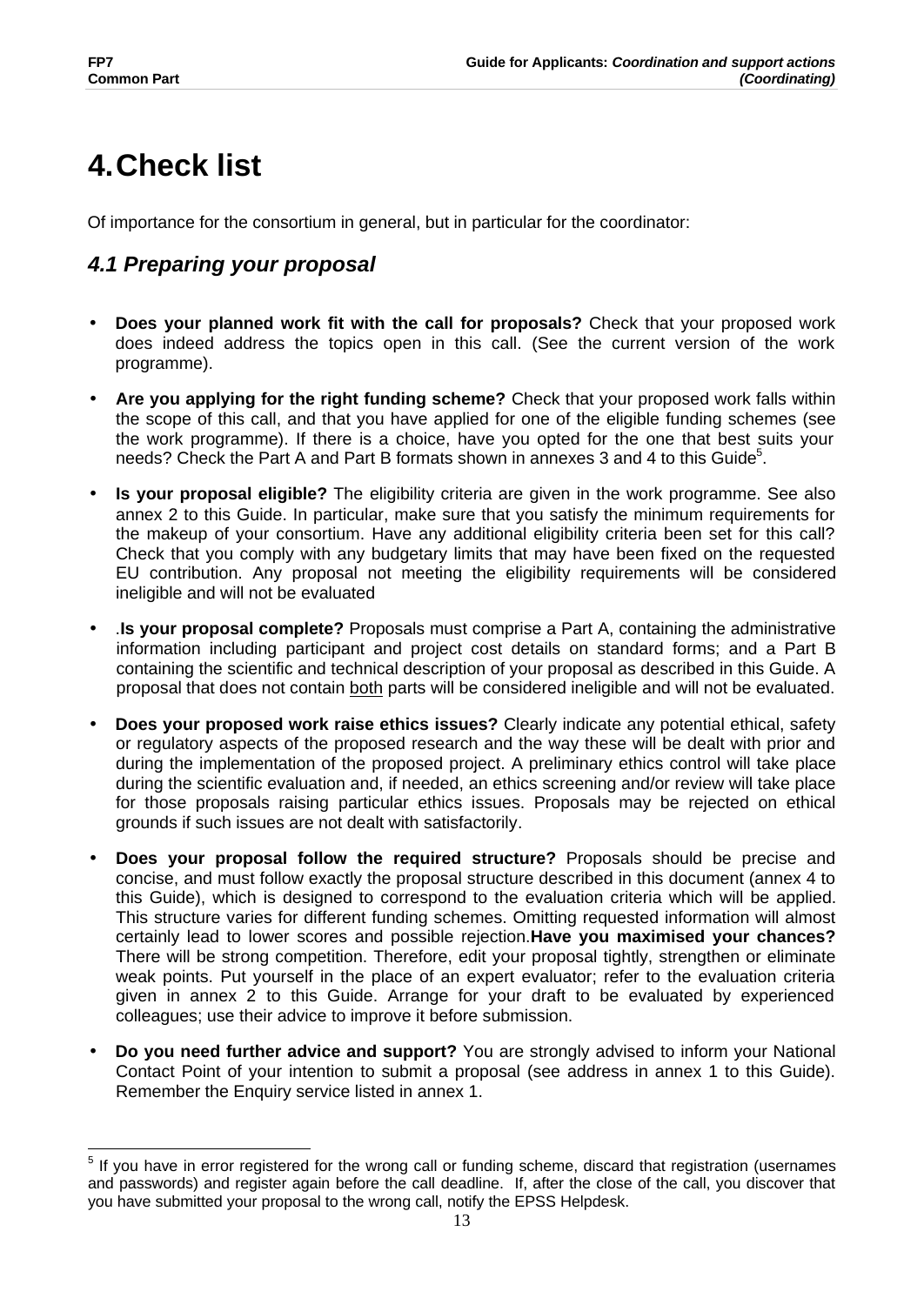# *4.2 Final checks before submission*

- **Do you have the agreement** of all the members of the consortium to submit this proposal on their behalf?
- **Check once more the eligibility criteria mentioned in the call documents (work programme and call fiche)! This includes any budget limits.** Remember – the information given in part A is considered definitive.
- **Is your Part B in portable document format (PDF),** including no material in other formats?
- **Is the filename made up of the letters A to Z, and numbers 0 to 9?** You should avoid special characters and spaces.
- **Have you printed out your Part B PDF file**, to check that it really is the file you intend to submit, and that it is complete, printable and readable? After the call deadline it will not be possible to replace your Part B file.
- **Double check that you respect the font size (11 point) and the page limitations for the different chapters!**
- **Is your Part B file within the size limit of 10 Mbytes?**
- **Have you virus-checked your computer?** The EPSS will automatically block the submission of any file containing a virus.
- **Have you made yourself familiar with the EPSS in good time?**
- **Have you allowed time to submit a first version of your proposal well in advance of the deadline** (at least several days before), and then to continue to improve it with regular resubmissions?
- **Have you completed the submission process for your latest version?**

# *4.3 Following submission*

- Information submitted to the EPSS remains encrypted until the deadline and can only be viewed by the applicant.
- **It is strongly recommended that you check that all your material has been successfully uploaded and submitted, that you have submitted the correct Part B file and that it is readable and printable.**
- You can revise and resubmit your proposal at any time up to call deadline.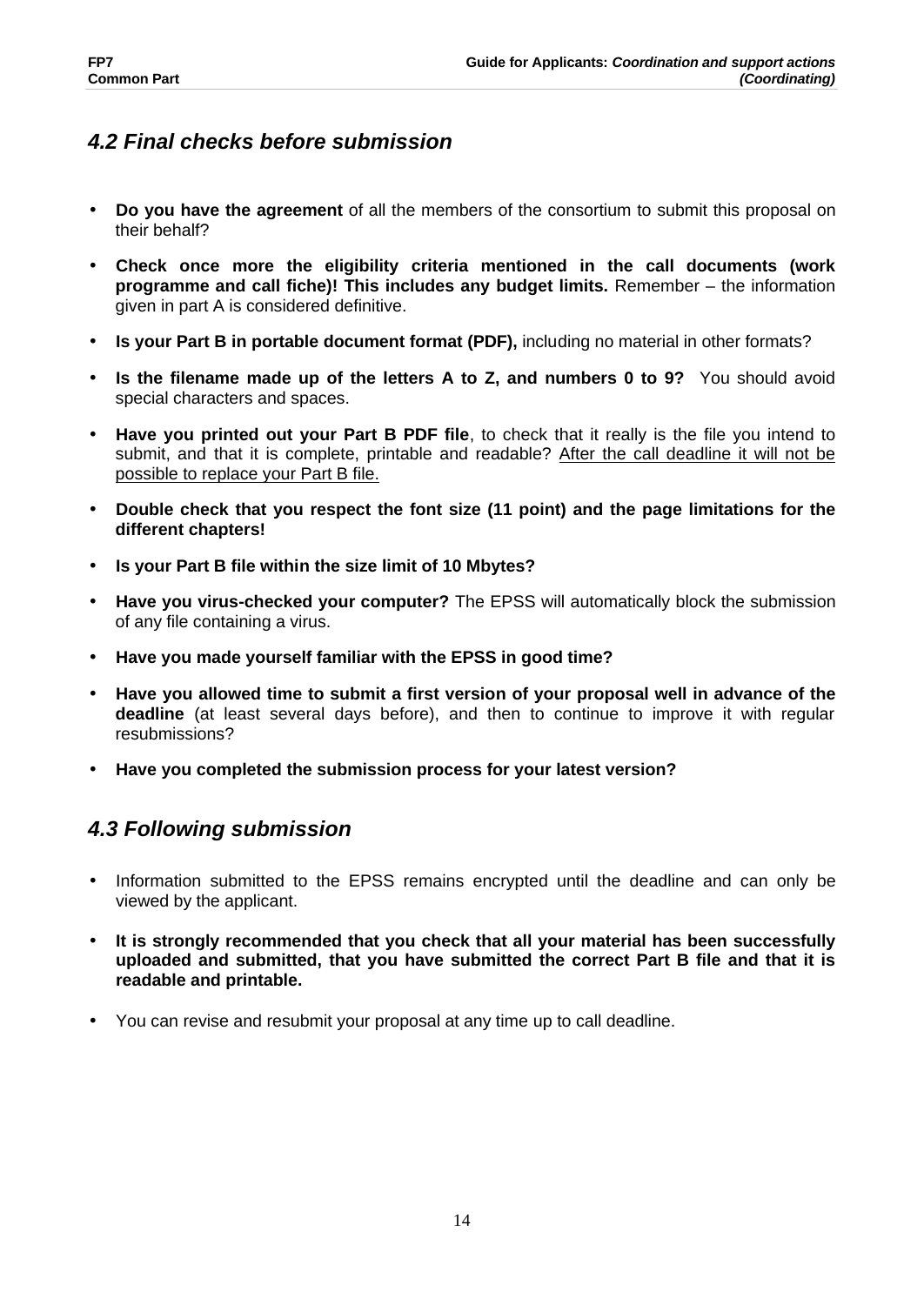# **5. What happens next**

Shortly after the call deadline, the Commission/agency will send an **acknowledgement of receipt** to the e-mail address of the proposal coordinator given in the submitted proposal. This is assumed to be the individual named on the A2 form for participant no. 1. Please note that the brief electronic message given by the EPSS system after each submission is not the official acknowledgement of receipt.

The sending of an acknowledgement of receipt does not imply that a proposal has been accepted as eligible for evaluation.

> *If you have not received an acknowledgement of receipt within 12 working days after the call deadline (or cut-off date, in the case of a continuously open call), you should contact the FP7 Enquiry Service (see annex 1 to this Guide). However, first please check that you are the person named in the proposal as contact person for partner no. 1, check the*  email address which you gave for yourself, and check the junk mail box of your email *system for the first few days following the close of call for any mail originating from FP7Aor@ess-fp7.org.*

The Commission/agency will check that your **proposal** meets the **eligibility criteria** that apply to this call and funding scheme (see the work programme and annex 2 to this Guide).

All eligible proposals will be evaluated by independent experts. The evaluation criteria and procedure are described in annex 2 to this Guide.

If **hearings** are planned in this call (see annex 2 to this Guide), you will receive an invitation if your proposal is highly rated. In this case, you will be asked by the evaluation panel to provide further details on the proposal. The letter of invitation will specify the date and time and the particular arrangements. It may also list a number of specific questions concerning the proposal, which you should be prepared to respond to at the hearing. The letter will explain how to reply if you cannot attend in person.

Soon after the completion of the evaluation, the results will be finalised and all co-ordinators will receive a letter containing **initial information** on the results of the evaluation. Even if the experts viewed your proposal favourably, the Commission/agency cannot at this stage indicate if there is a possibility of EU funding.

> *If you have not received the "initial information letter" by the date referred to in annex I to this Guide, please contact the Commission/agency via the FP7 enquiry service.*

The letter will also give the relevant contact details and the steps to follow if you consider that there has been a shortcoming in the conduct of the evaluation process ("redress procedure").

The Commission also informs the relevant **programme committee**, consisting of delegates representing the governments of the Member States and Associated countries.

Based on the results of the evaluation by experts, the Commission/agency draws up the final list of proposals for possible funding, taking account of the available budget. The Commission/agency must also take account of the strategic objectives of the programme, as well as the overall balance of the proposals to be funded.

Official letters are then sent to the applicants. If all has gone well, this letter will mark the beginning of a **negotiation** phase. Due to budget constraints, it is also possible that your proposal will be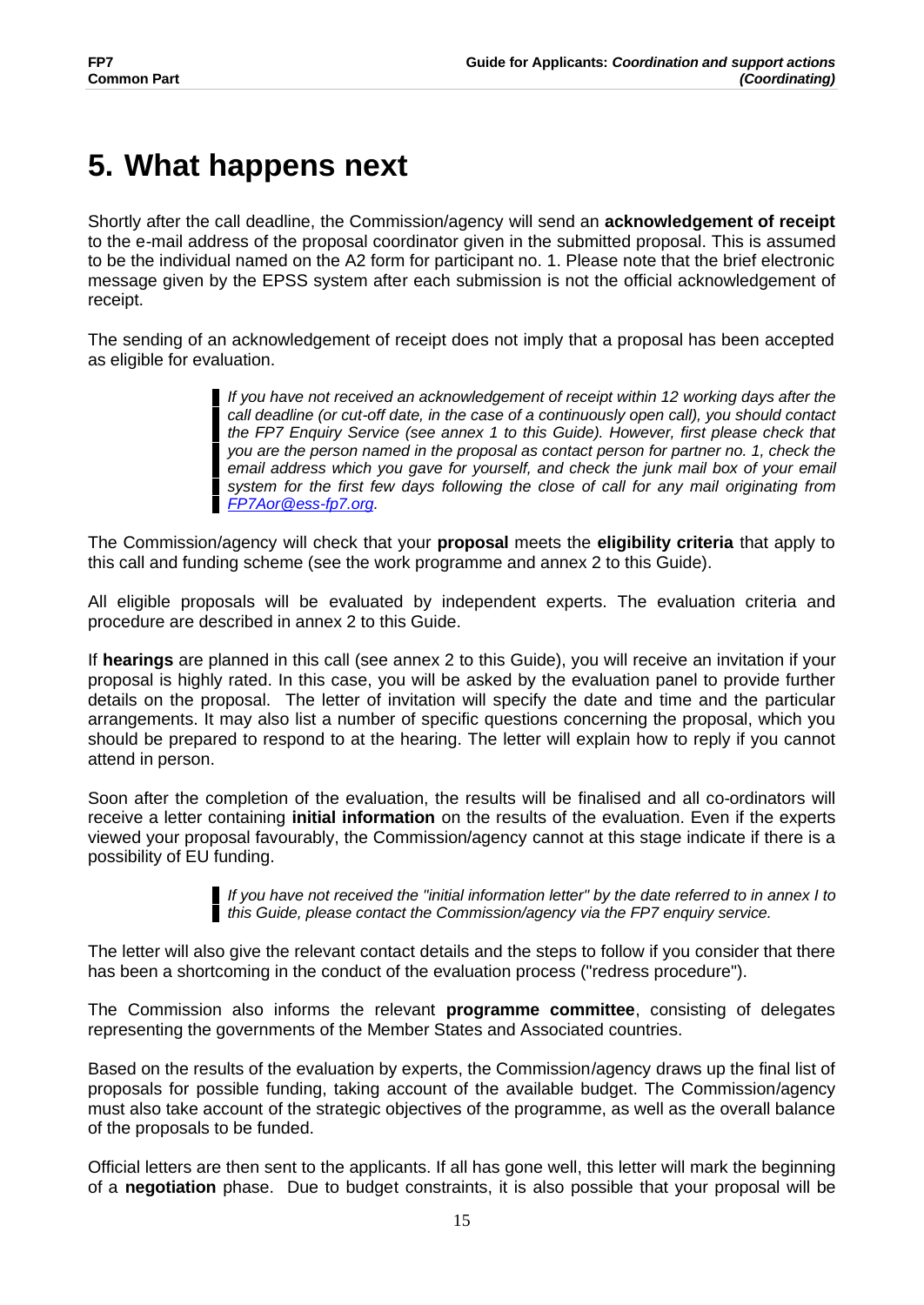placed on a reserve list. In this case, negotiations will only begin if funds become available. In other cases, the letter will explain the reasons why the proposal cannot be funded on this occasion.

A description of the negotiation process will be provided in the **Negotiation Guidance Notes** available on CORDIS and on the Participant Portal.

Negotiations between the applicants and the Commission/agency aim to conclude a grant agreement which provides for EU funding of the proposed work. They cover both the scientific/technological, and the administrative and financial aspects of the project. The officials conducting these negotiations on behalf of the Commission/agency will be working within a predetermined budget envelope. They will also refer to any recommendations which the experts may have made concerning modifications to the work presented in the proposal, as well as any recommendations arising from an ethics review of your proposal if one was carried out. Where relevant, security aspects shall also be considered.

The negotiations will also deal with gender equality actions, and, if applicable to the project, with gender aspects in the conduct of the planned work, as well as the relevant principles contained in the European Charter for researchers and the Code of Conduct for their recruitment.

Members of the proposal consortium may be invited to Brussels or Luxembourg to facilitate the negotiation.

For participants not yet having a Participant Identification Code (PIC), i.e. not yet being registered and validated in the Commission's database, their existence as legal entities and their legal status will have to be validated before a grant agreement can be signed. For these participants, the procedure of registration and validation is triggered by a self-registration in the Participant Portal at http://ec.europa.eu/research/participants/portal. This self-registration will lead to a request by the Commission/agency to the organisation to provide supporting documents and to nominate a Legal Entity Authorised Representative (LEAR).

The LEAR is a person nominated in each legal entity participating in FP7. This person is the contact for the Commission/agency related to all questions on legal status. He/she has access to the online database of legal entities with a possibility to view the data stored on his/her entity and to initiate updates and corrections to these data. After the validation of the entity has been finalised, the contact person/authorized representative named in the Participant Portal receives the PIC number. Once the LEAR is validated, he/she manages the modifications of the entity-related information in the Participant Portal and distributes the PIC number within his/her organisation.

Further details can be found in section 3.2., on the Participant Portal http://ec.europa.eu/research/participants/portal/homeand on CORDIS http://cordis.europa.eu/fp7/pp\_en.html.

**Applicants are reminded that the Commission's Research DGs and agencies have adopted a new and reinforced audit strategy aimed at detecting and correcting errors in cost claims submitted in projects on the basis of professional auditing standards. As a result the number of audits and participants audited will increase significantly and the research services will assure appropriate mutual exchange of information within its relevant internal departments in order to fully coordinate any corrective actions to be taken in a consistent way. More information can be found on CORDIS (http://cordis.europa.eu/auditcertification/home\_en.html) and on the Participant Portal (http://ec.europa.eu/research/participants/portal/page/home).**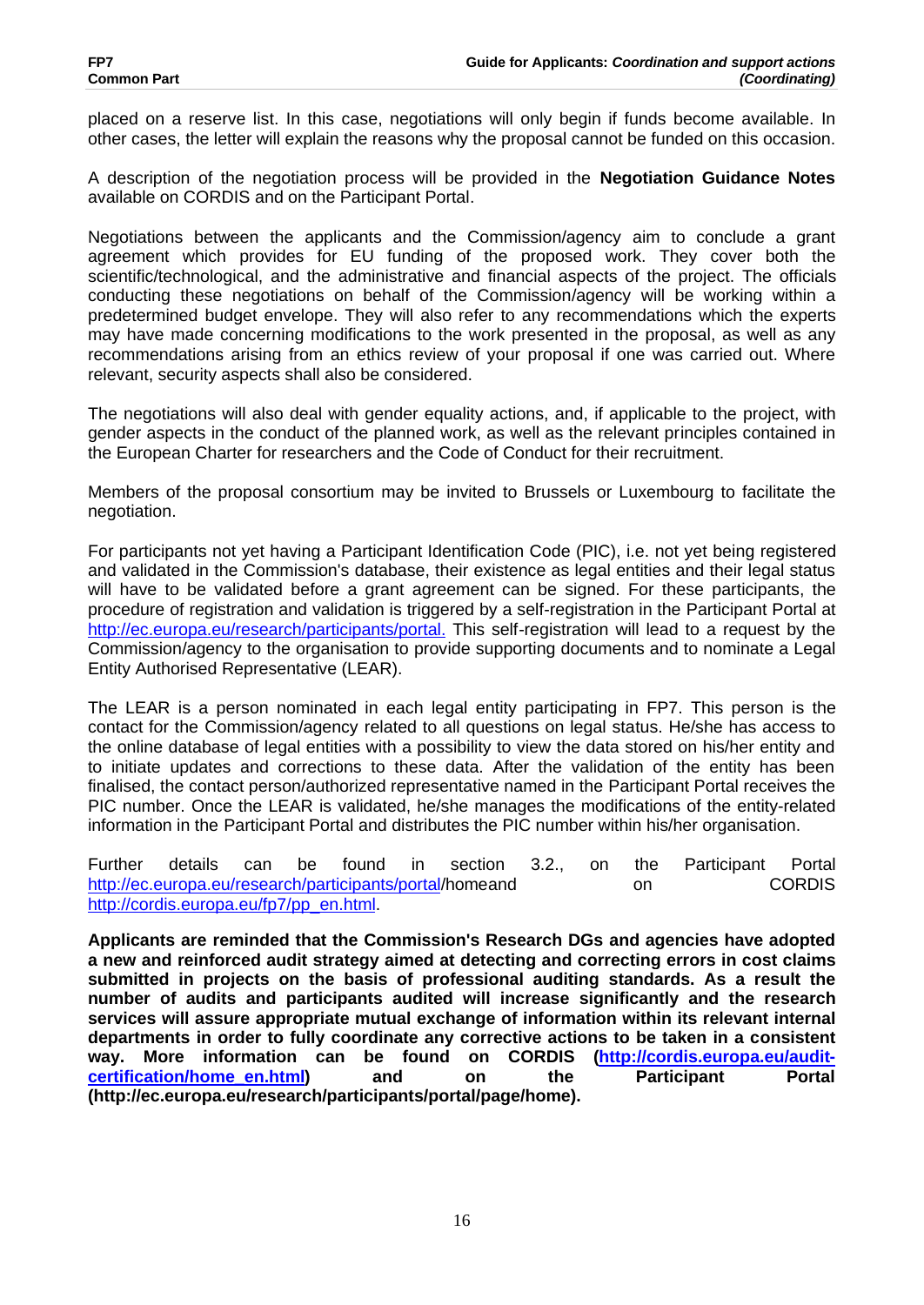# **Glossary**

The following explanations are provided for clarity and easy-reference. They have no legal authority, and do not replace any official definitions set out in the Council decisions.

# **A**

### **Acknowledgement of receipt :**

Applicants are informed by email shortly after the deadline that a proposal has been successfully submitted (but not that it is necessarily eligible). Contact the *help desk* urgently if you do not receive such an acknowledgement.

#### **Applicant**

The term used generally in this guide for a person or entity applying to a call for proposals. The term 'participant' is used in the more limited sense of a member of a proposal or project consortium (see below).

#### **Associated countries**

Non-EU countries which are party to an international agreement with the EU, under the terms or on the basis of which it makes a financial contribution to all or part of the Seventh Framework Programme. In the context of proposal consortia, organisations from these countries are treated on the same footing as those in the EU. The list of associated countries is given in the body of this guide.

# **C**

#### **Call fiche**

The part of the work programme giving the basic data for a call for proposals (e.g. topics covered, budget, deadline etc). It is posted as a separate document on the CORDIS and Participant Portal web pages devoted to a particular call.

#### **Call for proposals (or "call")**

An announcement, usually in the Official Journal, inviting proposals for research activities in a certain theme. Full information on the call can be found on the CORDIS and Participant Portal web-sites.

#### **Consensus meeting**

The stage in the proposal evaluation process when experts come together to establish a common view on a particular proposal.

#### **Consortium**

Most *funding schemes* require proposals from a number of participants (usually at least three) who agree to work together in a consortium.

#### **Continuous submission**

Some calls are open for an extended period, during which proposals may be submitted at any moment. In these cases, proposals are evaluated in batches after fixed *cut-off dates.*

#### **Coordinator**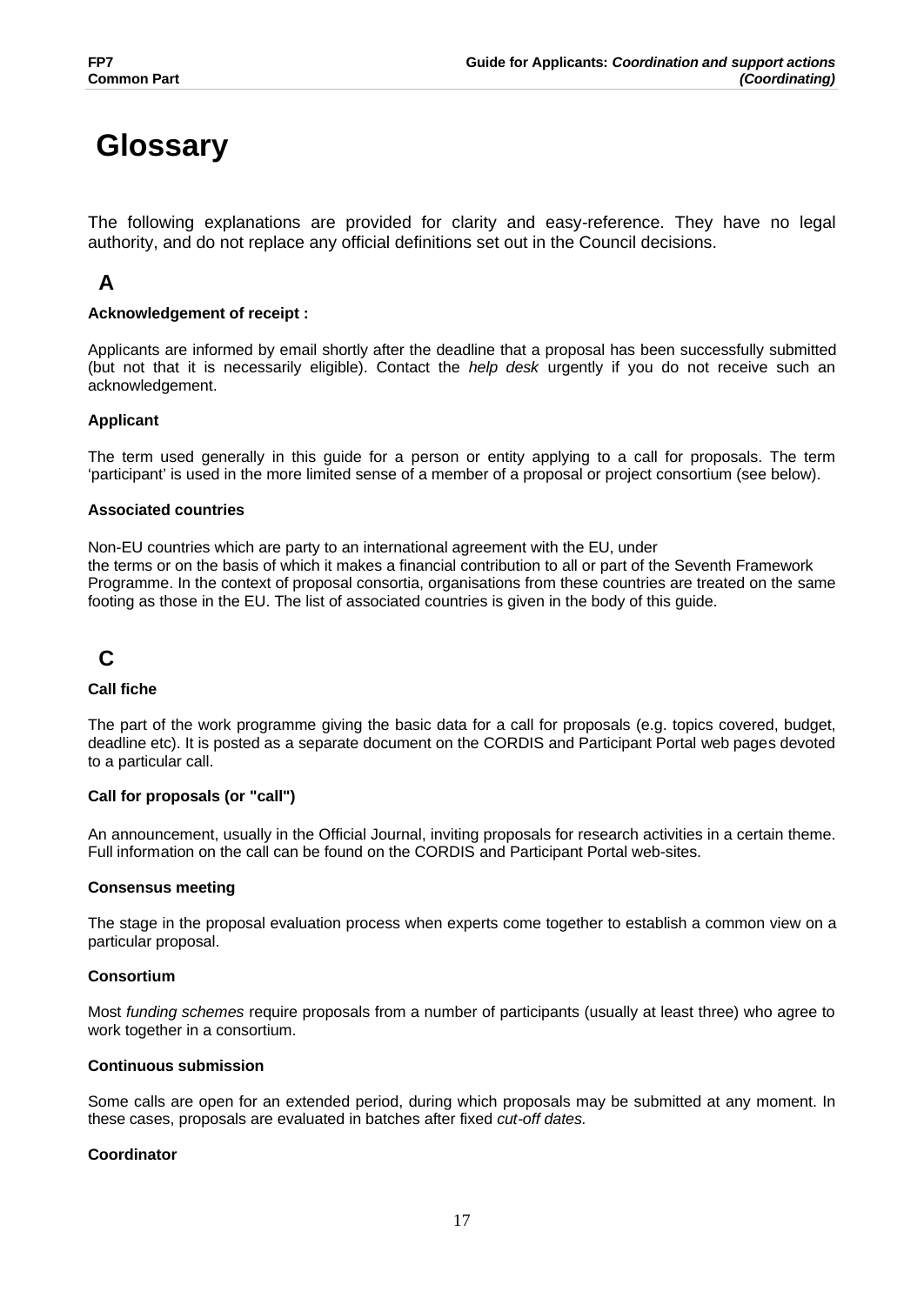The coordinator leads and represents the applicants. He or she acts as the point of contact with the Commission/agency.

#### **CORDIS service**

CORDIS, the Community Research and Development Information Service, is the European Commission's web portal for dissemination of information on EU funded research projects and their outcomes as well as their exploitation. Also, this web service provides access to all the documentation related to FP7.

#### **Cut-off date**

An intermediate date in the context of a call operating a *continuous submission procedure*. Proposals are evaluated in batches after each *cut-off date*.

# **D**

#### **Deadline**

For a particular *call*, the moment after which proposals cannot be submitted, and when the *Electronic Proposal Submission Service* closes for that call. Deadlines are strictly enforced.

#### **Deliverable**

A deliverable represents a verifiable output of the project. Normally, each workpackage will produce one or more deliverables during its lifetime. Deliverables are often written reports but can also take another form, for example the completion of a prototype etc.

#### **Direct costs**

Direct costs are all eligible costs which can be attributed directly to the project and are identified by the participant as such, in accordance with its accounting principles and its usual internal rules.

# **E**

#### **Early Warning System (EWS)**

An internal information tool of the Commission to flag identified financial risks related to beneficiaries.

#### **Electronic Proposal Submission Service (EPSS)**

A web-based service which must be used to submit proposals. Access is given through the *CORDIS* website, or via the Participant Portal.

#### **Electronic Proposal Submission Service (EPSS) Helpdesk**

A telephone / email service to assist applicants who have difficulty in submitting their proposal via the Electronic Proposal Submission System: tel.: +32 2 233 3760 email support@epss-fp7.org

#### **Eligibility Review Committee**

An internal committee which examines in detail cases of proposals whose eligibility for inclusion in an evaluation is in question.

#### **Eligibility criteria**

The minimum conditions which a proposal must fulfil if it is to be retained for evaluation. The eligibility criteria are generally the same for all proposals throughout FP7, and relate to submission before the *deadline, minimum participation, completeness and scope.* However, additional eligibility criteria may apply to certain calls, and applicants should check the work programme, and annex 2 to this Guide.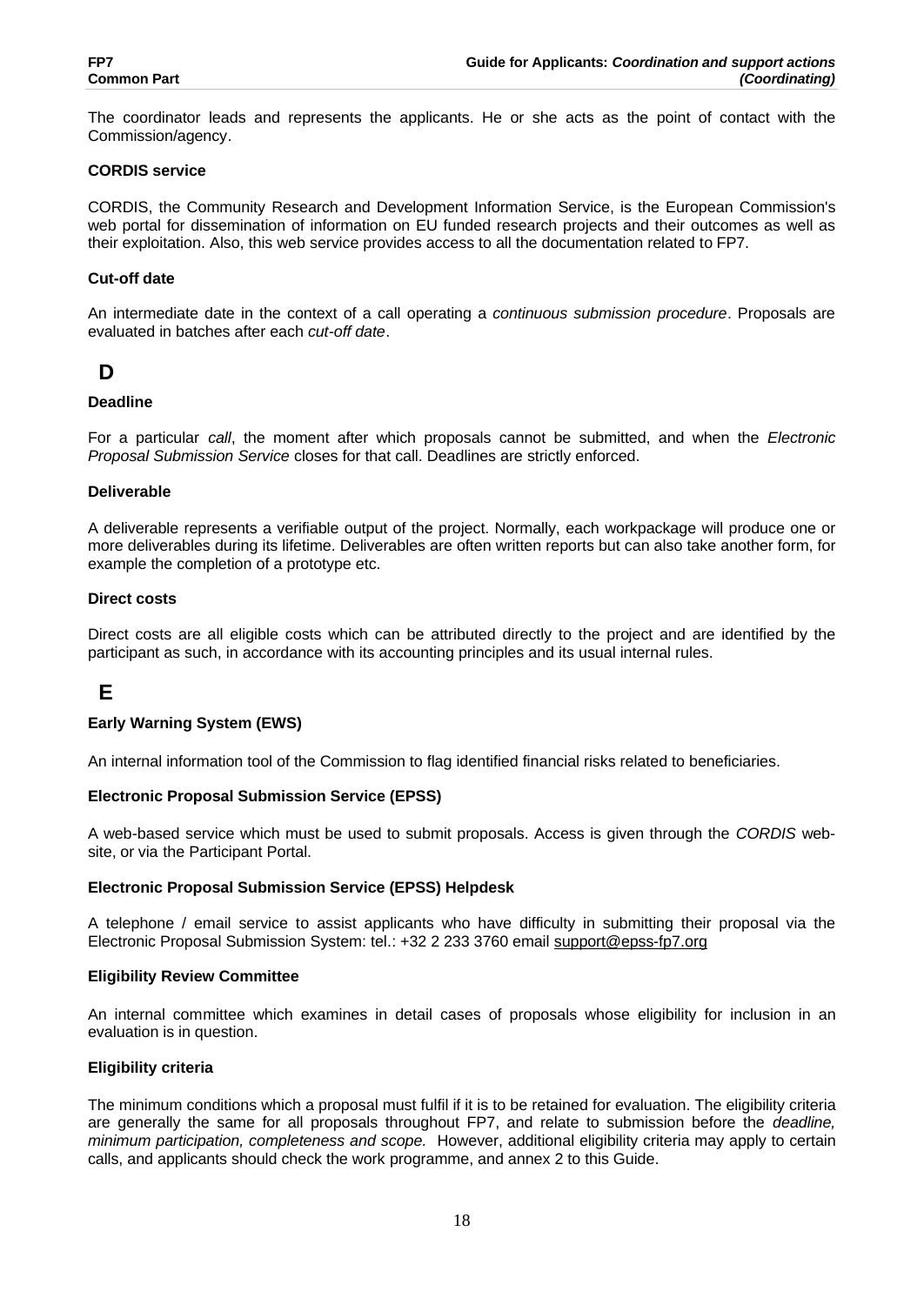#### **Ethics issues table**

Research activities supported by the Framework Programme should respect fundamental ethical principles. The main issues which might arise in a project are summarised in tabular form in a checklist included in the proposal.

#### **Evaluation criteria**

The criteria against which eligible proposals are assessed by independent experts. The evaluation criteria are generally the same for all proposals throughout FP7, and relate to S/T quality, impact and implementation. Relevance is also considered. However, additional evaluation criteria may apply to certain calls, and applicants should check the work programme, and annex 2 to this Guide.

#### **Evaluation Summary Report (ESR)**

The assessment of a particular proposal following the evaluation by independent experts is provided in an Evaluation Summary Report. It normally contains both comments and scores for each criterion.

# **F**

#### **FP7 enquiry service**

A general information service on all aspects of FP7. Contact details are given in annex 1 to this Guide.

#### **Funding scheme**

The mechanisms for the EU funding of research projects. The funding schemes have different objectives, and are implemented through grant agreements.

# **G**

#### **Grant Agreement (GA)**

The legal instrument that provides for Commission/agency. funding of successful proposals.

# **H**

#### **Hearing**

Applicants whose proposals have been evaluated are sometimes invited to provide explanations and clarifications to any specific questions raised by the experts. These questions are submitted to the applicants in advance.

# **I**

#### **Indirect costs**

Indirect costs, (sometimes called overheads), are all those eligible costs which cannot be identified by the participant as being directly attributed to the project, but which can be identified and justified by its accounting system as being incurred in direct relationship with the eligible direct costs attributed to the project.

#### **Individual evaluation**

The stage in the evaluation process when experts assess the merits of a particular proposal before discussion with their peers.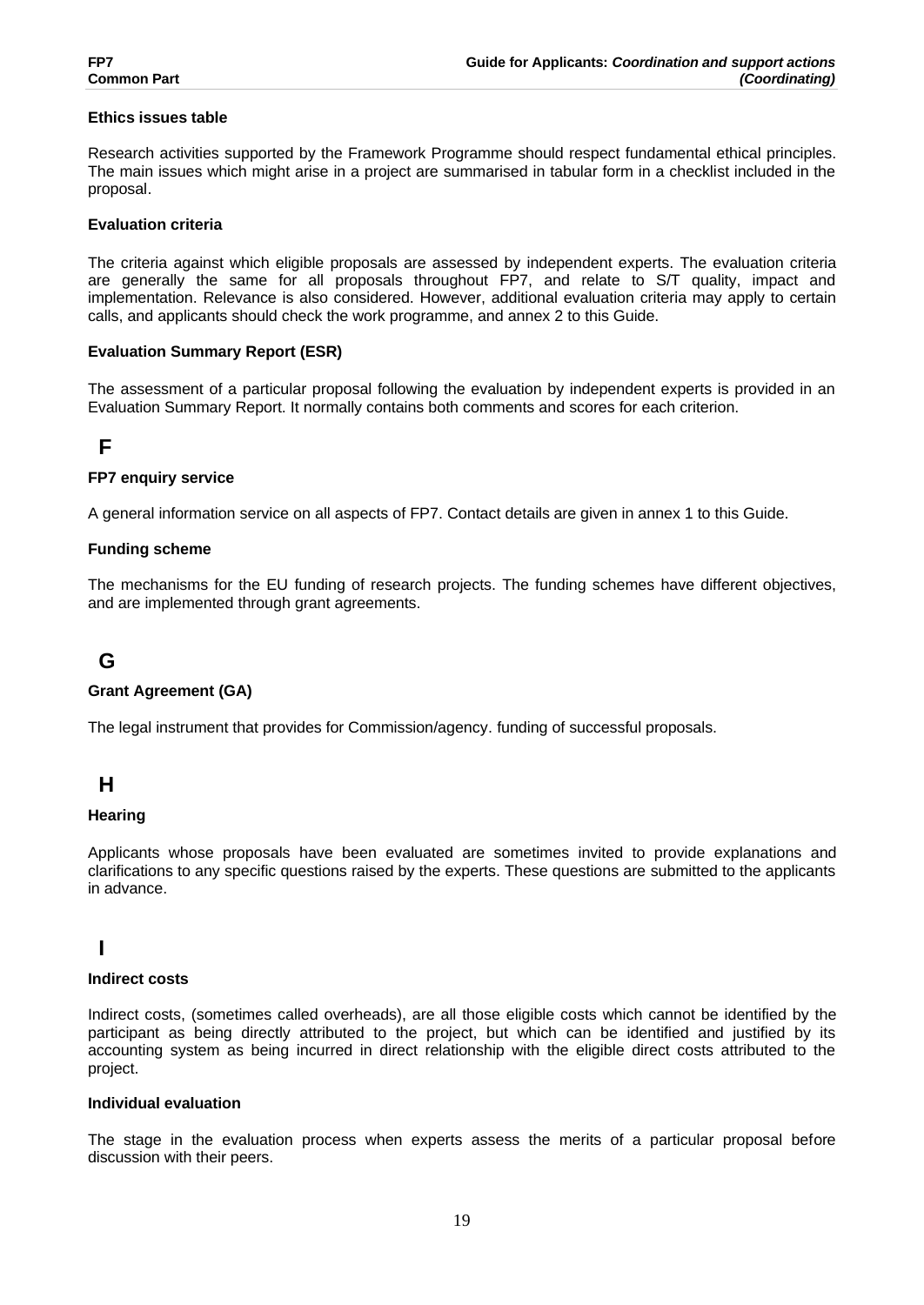### **Information Days**

Open events organised by the Commission/agency to explain the characteristics of specific calls, and often as well, a chance for potential applicants to meet and discuss proposal ideas and collaborations.

#### **Initial information letter**

A letter sent by the Commission/agency. to applicants shortly after the evaluation by experts, giving a report from the experts on the proposal in question (the Evaluation Summary Report).

#### **International Cooperation Partner Countries (ICPC)**

A list of low-income, lower-middle income and upper-middle-income countries, given in annex 1 to the work programme. Organisations from these countries can participate and receive funding in FP7, providing that certain minimum conditions are met.

#### **International European Interest Organisation**

International organisations, the majority of whose members are European Union Member States or Associated Countries, and whose principal objective is to promote scientific and technological co-operation in Europe.

# **J**

#### **Joint Research Centre (JRC)**

The Commission's own research institutes.

# **L**

#### **LEAR (Legal Entity Authorised Representative)**

The LEAR is a person nominated in each legal entity participating in FP7. This person is the contact for the Commission/agency related to all questions on legal status. He/she has access to the online database of legal entities with a possibility to view the data stored on his/her entity and to initiate updates and corrections to these data. The LEAR receives a Participant Identification Code (PIC) from the Commission/agency (see below), and distributes this number within his/her organisation.

#### **Lump sum**

Lump sums do not require the submission of financial justifications (statements), as they are "fixed". ICPC participants when participating in an FP7 grant agreement (GA) have got the option between being reimbursed on the basis of eligible costs or on the basis of lump-sums. This option can be made (and changed) up to the moment of the signature of the GA. Once made, it will apply during the whole duration of the GA without the possibility of changing it. ICPC participants may opt for a lump sum in a given project and for reimbursement of costs in another. Whatever the final option chosen, the maximum EU contribution for the project will remain.

## **M**

#### **Milestones**

Control points where decisions are needed with regard to the next stage of the project.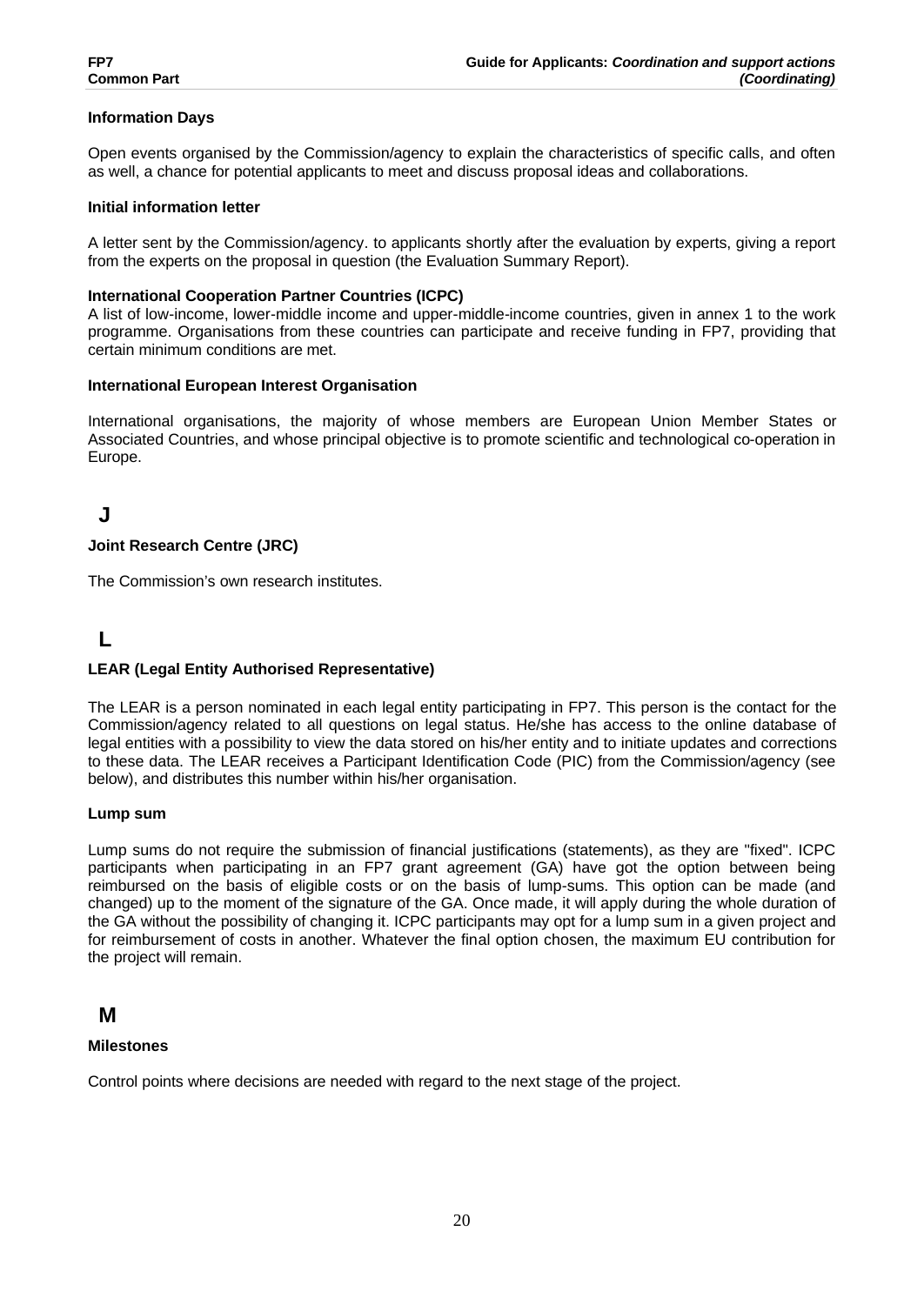# **N**

## **National Contact Points (NCP)**

Official representatives nominated by the national authorities to provide tailored information and advice on each theme of FP7, in the national language(s).

## **Negotiation**

The process of establishing a grant agreement between the Commission/agency and an applicant whose proposal has been favourably evaluated, and when funds are available.

## **Non-profit**

A legal entity is qualified as "*non-profit*" when considered as such by national or international law.

# **P**

## **Part A**

The part of a proposal dealing with administrative data. This part is completed using the web-based EPSS.

## **Part B**

The part of a proposal explaining the work to be carried out, and the roles and aptitudes of the participants in the consortium. This part is uploaded to the EPSS as a .pdf file

## **Part B template**

A document in PDF format supplied by the EPSS, consisting of a template of all chapter headings, forms and tables required to prepare a proposal Part B. The template format is given in Annex 4 to this Guide.

## **Participants**

The members of a consortium in a proposal or project. These are legal entities, and have rights and obligations with regard to the EU.

## **Participant Indentification Code (PIC)**

Organisations participating in FP7 will progressively be assigned Participant Identification Codes (PIC). The PIC is a unique 9-digit number for each organisation. Possession of a PIC will enable organisations to take advantage of the Participant Portal's services (see below), and to identify themselves in all transactions related to FP7 proposals and grants. An online tool to search for existing PICs and the related organisations is available at http://ec.europa.eu/research/participants/portal/page/myorganisations

## **Participant Portal**

The single entry point for interaction with the Research Directorates-General and agencies of the European Commission. It hosts a full range of services that facilitate the monitoring and the management of proposals and projects throughout their lifecycle, including calls for proposals, and access to the *electronic proposal submission service.*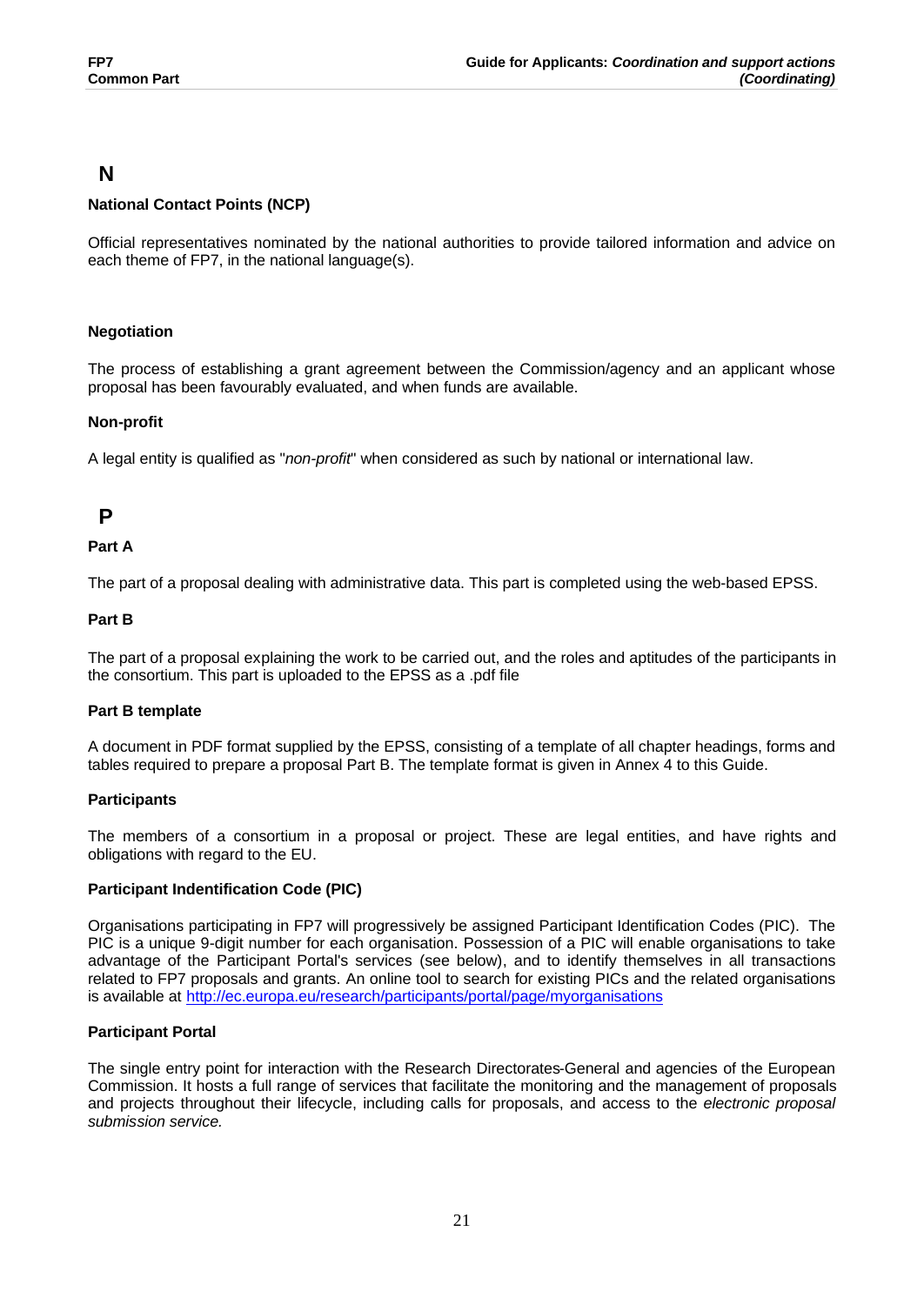#### **Programme committee**

A group of official national representatives who assist the Commission in implementing the Specific Programmes of FP7.

#### **Proposal**

A description of the planned research activities, information on who will carry them out, how much they will cost, and how much funding is requested

#### **Public body**

Public body means any legal entity established as such by national law, and international organisations.

# **R**

#### **Redress procedure**

The initial information letter will indicate an address if an applicant wishes to submit a request for redress, if he or she believes that there have been shortcomings in the handling of the proposal in question, and that these shortcomings would jeopardise the outcome of the evaluation process. An internal evaluation review committee ("redress committee") will examine all such complaints. This committee does not itself evaluate the proposal. It is possible that the committee will recommend a re-evaluation of all or part of the proposal.

#### **Research organisation**

A legal entity established as a *non-profit* organisation which carries out research or technological development as one of its main objectives.

#### **Reserve list**

Due to budgetary constraints it may not be possible to support all proposals that have been evaluated positively. In such conditions, proposals on a reserve list may only be financed if funds become available following the negotiation of projects on the main list.

#### **Risk-Sharing Finance Facility (RSFF)**

A new mechanism to foster private sector investment in research, by increasing the capacity of the EIB and its financial partners to provide loans for European RTD projects.

#### **RTD**

Research and Technological Development.

# **S**

#### **SME**

 'SMEs' are micro, small and medium-sized enterprises. SMEs are defined in Recommendation 2003/361/EC of 6 May 2003.

#### **Specific flat rate (60%)**

A flat rate indirect cost of 60% of the total direct costs applicable under certain conditions to non-profit public bodies, secondary and higher education establishments, research organisations and SMEs. This rate is now available for the entire duration of FP7.

#### **Specific International Cooperation Actions (SICA)**